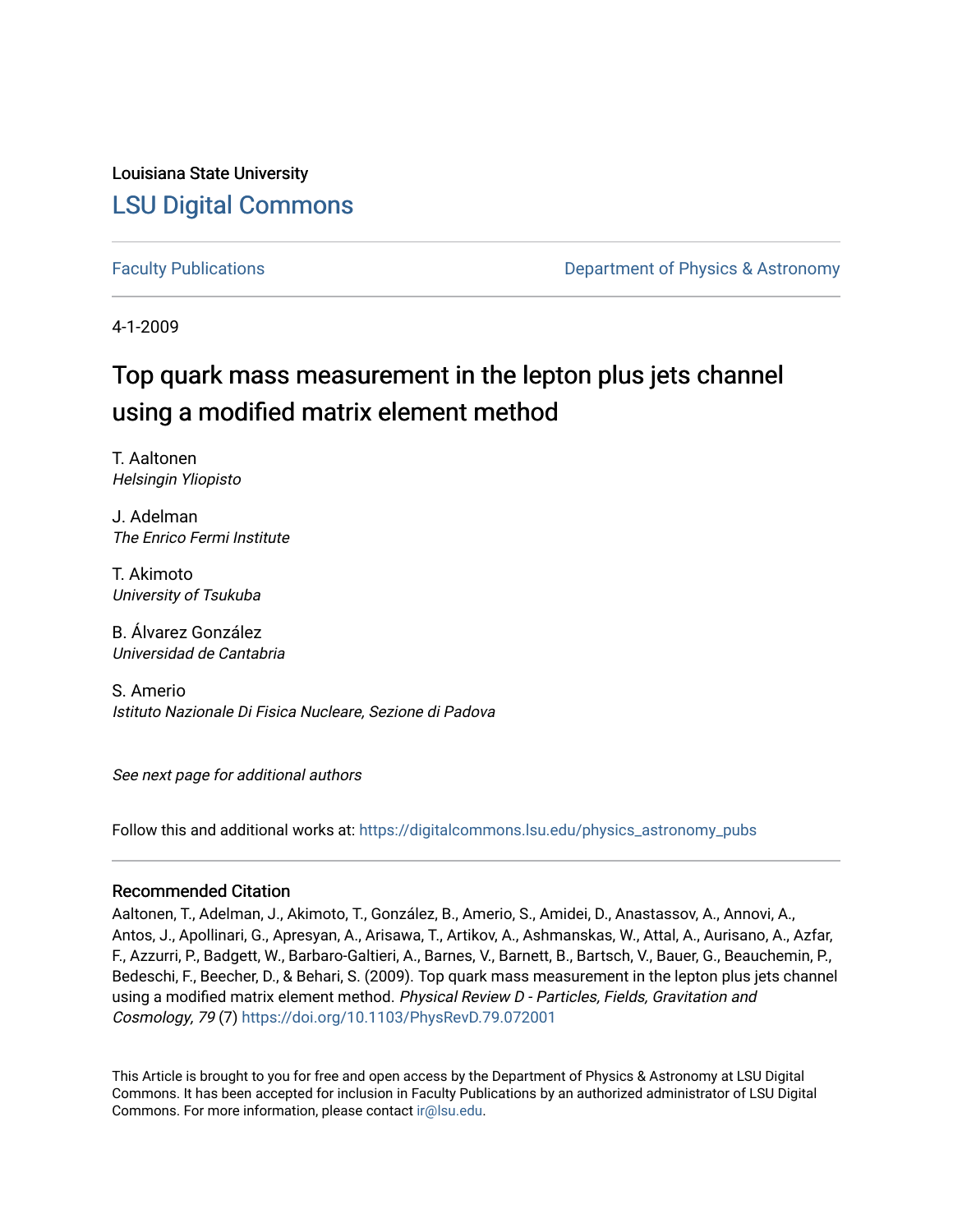## Authors

T. Aaltonen, J. Adelman, T. Akimoto, B. Álvarez González, S. Amerio, D. Amidei, A. Anastassov, A. Annovi, J. Antos, G. Apollinari, A. Apresyan, T. Arisawa, A. Artikov, W. Ashmanskas, A. Attal, A. Aurisano, F. Azfar, P. Azzurri, W. Badgett, A. Barbaro-Galtieri, V. E. Barnes, B. A. Barnett, V. Bartsch, G. Bauer, P. H. Beauchemin, F. Bedeschi, D. Beecher, and S. Behari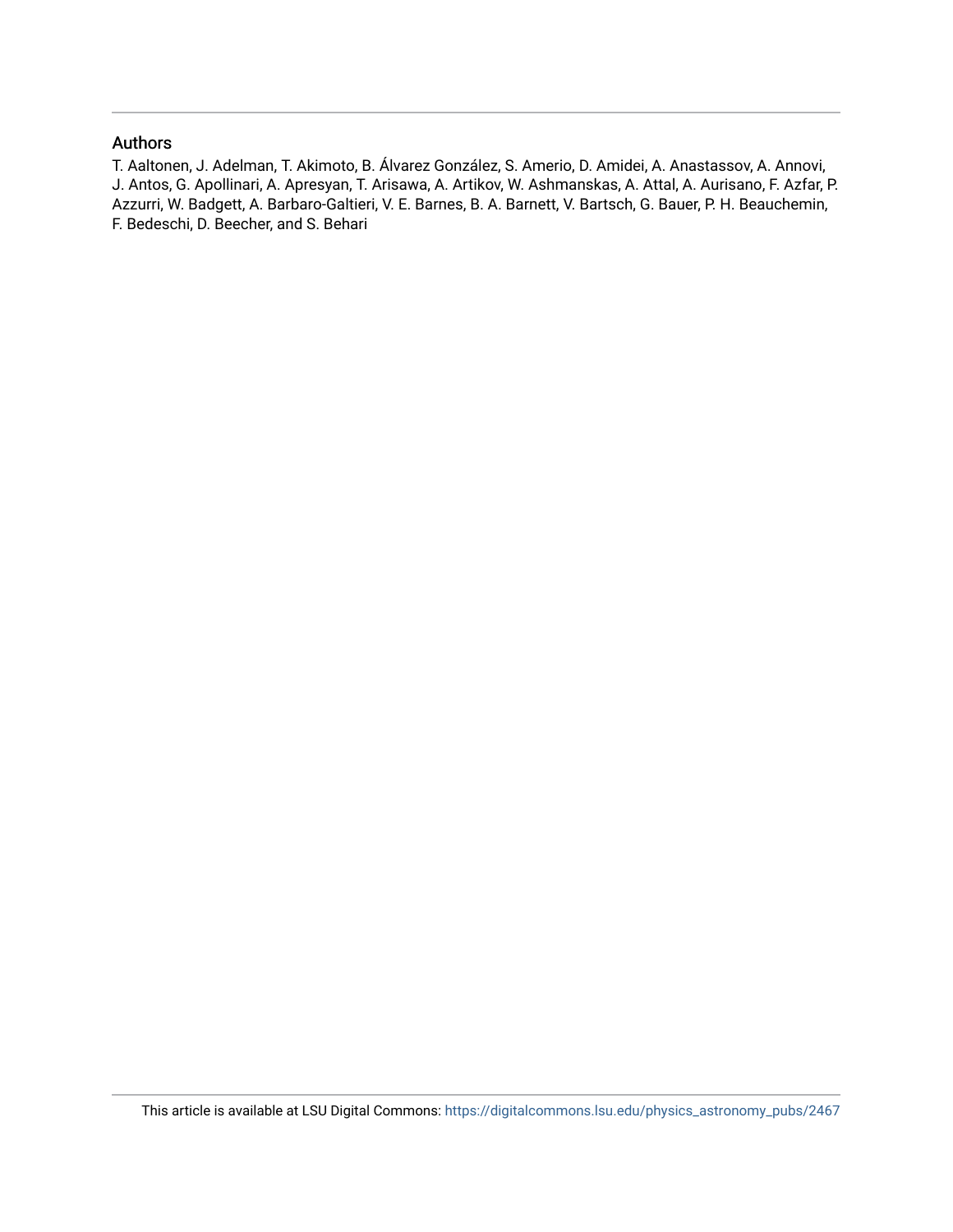

*Top quark mass measurement in the lepton plus jets channel using a modified matrix element method*

The MIT Faculty has made this article openly available. *[Please](https://libraries.mit.edu/forms/dspace-oa-articles.html) share* how this access benefits you. Your story matters.

| <b>Citation</b>     | CDF Collaboration et al. "Top quark mass measurement in the<br>lepton plus jets channel using a modified matrix element method."<br>Physical Review D 79.7 (2009): 072001. © 2009 The American<br><b>Physical Society</b> |  |
|---------------------|---------------------------------------------------------------------------------------------------------------------------------------------------------------------------------------------------------------------------|--|
| <b>As Published</b> | http://dx.doi.org/10.1103/PhysRevD.79.072001                                                                                                                                                                              |  |
| <b>Publisher</b>    | <b>American Physical Society</b>                                                                                                                                                                                          |  |
| <b>Version</b>      | Final published version                                                                                                                                                                                                   |  |
| <b>Citable link</b> | http://hdl.handle.net/1721.1/51843                                                                                                                                                                                        |  |
| <b>Terms of Use</b> | Article is made available in accordance with the publisher's<br>policy and may be subject to US copyright law. Please refer to the<br>publisher's site for terms of use.                                                  |  |



DSpace@MIT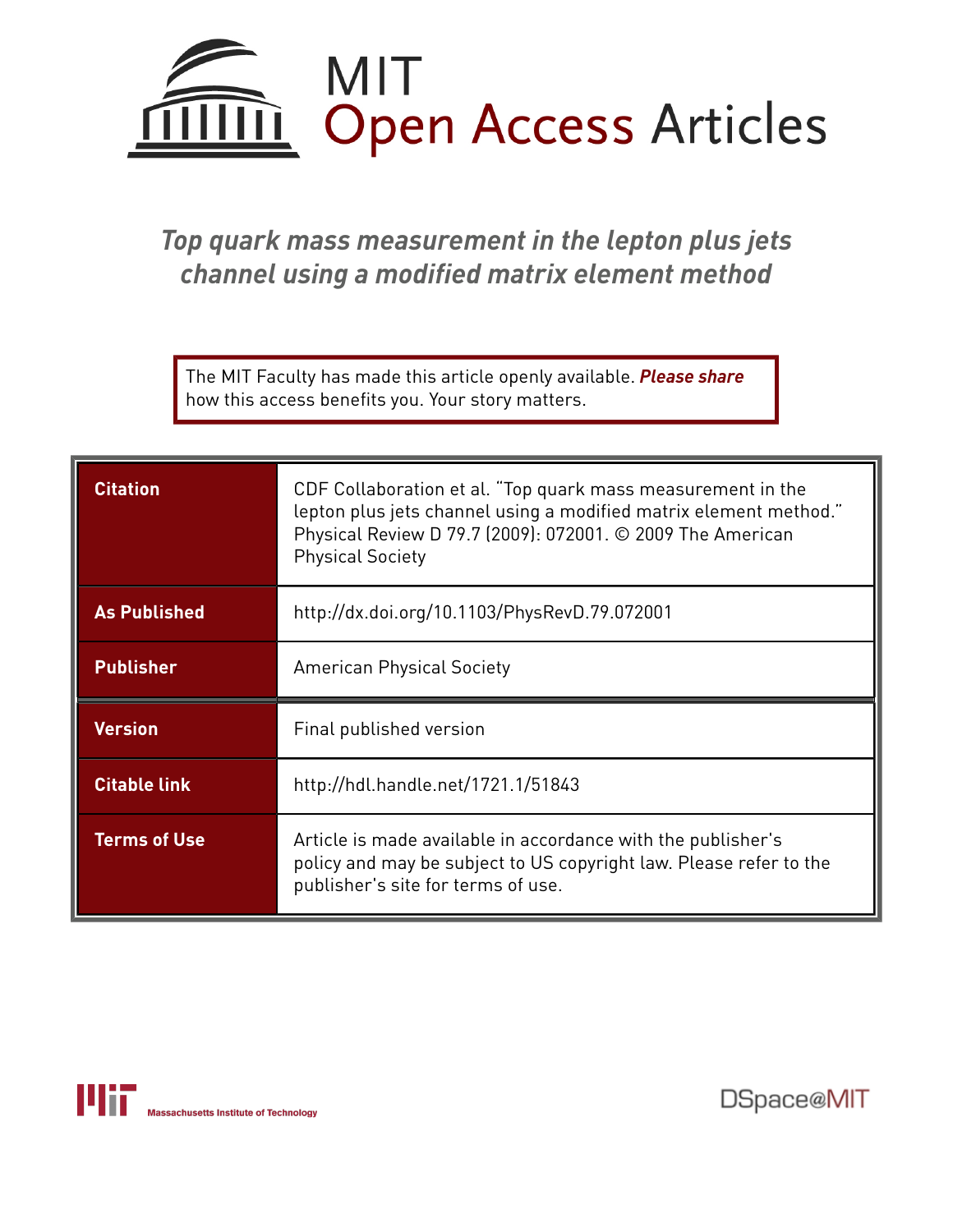# Top quark mass measurement in the lepton plus jets channel using a modified matrix element method

<span id="page-3-0"></span>T. Aaltonen,<sup>24</sup> J. Adelman,<sup>14</sup> T. Akimoto,<sup>56</sup> B. Álva[r](#page-5-0)ez González,<sup>12,r</sup> S. Amerio,<sup>44a,44b</sup> D. Amidei,<sup>35</sup> A. Anastassov,<sup>39</sup> A. Annovi,<sup>20</sup> J. Antos,<sup>15</sup> G. Apollinari,<sup>18</sup> A. Apresyan,<sup>49</sup> T. Arisawa,<sup>58</sup> A. Artikov,<sup>16</sup> W. Ashmanskas,<sup>18</sup> A. Attal,<sup>4</sup> A. Aurisano,<sup>54</sup> F. Azfar,<sup>43</sup> P. Azzurri,<sup>47a,47d</sup> W. Badgett,<sup>18</sup> A. Barbaro-Galtieri,<sup>29</sup> V. E. Barnes,<sup>49</sup> B. A. Barnett,<sup>26</sup> V. Bartsch, $^{31}$  G. Bauer, $^{33}$  P.-H. Beauchemin, $^{34}$  F. Bedeschi, $^{47a}$  D. Beecher, $^{31}$  S. Behari, $^{26}$  G. Bellettini, $^{47a,47b}$  J. Bellinger, $^{60}$ D. Benjamin,<sup>17</sup> A. Beretvas,<sup>18</sup> J. Beringer,<sup>29</sup> A. Bhatti,<sup>51</sup> M. Binkley,<sup>18</sup> D. Bisello,<sup>44a,44b</sup> I. Bizjak,<sup>31[,w](#page-5-0)</sup> R. E. Blair,<sup>2</sup> C. Blocker,  $\overline{7}$  B. Blumenfeld,  $2^6$  A. Bocci,  $17$  A. Bodek,  $50$  V. Boisvert,  $50$  G. Bolla,  $49$  D. Bortoletto,  $49$  J. Boudreau,  $48$ A. Boveia,<sup>11</sup> B. Brau,<sup>11[,b](#page-5-0)</sup> A. Bridgeman,<sup>25</sup> L. Brigliadori,<sup>44a</sup> C. Bromberg,<sup>36</sup> E. Brubaker,<sup>14</sup> J. Budagov,<sup>16</sup> H. S. Budd,<sup>50</sup> S. Budd,<sup>25</sup> S. Burke,<sup>18</sup> K. Burke[t](#page-5-0)t,<sup>18</sup> G. Busetto,<sup>44a,44b</sup> P. Bussey,<sup>22</sup> A. Buzatu,<sup>34</sup> K. L. Byrum,<sup>2</sup> S. Cabrera,<sup>17,t</sup> C. Calancha,<sup>32</sup> M. Campanelli,<sup>36</sup> M. Campbell,<sup>35</sup> F. Canelli,<sup>14,18</sup> A. Canepa,<sup>46</sup> B. Carls,<sup>25</sup> D. Carlsmith,<sup>60</sup> R. Carosi,<sup>47a</sup> S. Carrillo,<sup>19,[m](#page-5-0)</sup> S. Carron,<sup>34</sup> B. Casal,<sup>12</sup> M. Casarsa,<sup>18</sup> A. Castro,<sup>6a,6b</sup> P. Catastini,<sup>47a,47c</sup> D. Cauz,<sup>55a,55b</sup> V. Cavaliere,<sup>47a,47c</sup> M. Cavalli-Sforza,<sup>4</sup> A. Cerri,<sup>29</sup> L. Cerrito,<sup>31[,n](#page-5-0)</sup> S. H. Chang,<sup>28</sup> Y. C. Chen,<sup>1</sup> M. Chertok,<sup>8</sup> G. Chiarelli,<sup>47a</sup> G. Chlachidze,<sup>18</sup> F. Chlebana,<sup>18</sup> K. Cho,<sup>28</sup> D. Chokheli,<sup>16</sup> J. P. Chou,<sup>23</sup> G. Choudalakis,<sup>33</sup> S. H. Chuang,<sup>53</sup> K. Chung,<sup>13</sup> W. H. Chung,<sup>60</sup> Y. S. Chung,<sup>50</sup> T. Chwalek,<sup>27</sup> C. I. Ciobanu,<sup>45</sup> M. A. Ciocci,<sup>47a,47c</sup> A. Clark,<sup>21</sup> D. Clark,<sup>7</sup> G. Compostella,<sup>44a</sup> M. E. Convery,<sup>18</sup> J. Conway,<sup>8</sup> M. Cordelli,<sup>20</sup> G. Cortiana,<sup>44a,44b</sup> C. A. Cox,<sup>8</sup> D. J. Cox,<sup>8</sup> F. Crescioli,<sup>47a,47b</sup> C. Cuenca Almenar, <sup>8,[t](#page-5-0)</sup> J. Cuevas, <sup>12[,r](#page-5-0)</sup> R. Culbertson, <sup>18</sup> J. C. Cully, <sup>35</sup> D. Dagenhart, <sup>18</sup> M. Datta, <sup>18</sup> T. Davies, <sup>22</sup> P. de Barbaro,<sup>50</sup> S. De Cecco,<sup>52a</sup> A. Deisher,<sup>29</sup> G. De Lorenzo,<sup>4</sup> M. Dell'Orso,<sup>47a,47b</sup> C. Deluca,<sup>4</sup> L. Demortier,<sup>51</sup> J. Deng,<sup>17</sup> M. Deninno, <sup>6a</sup> P. F. Derwent, <sup>18</sup> G. P. di Giovanni, <sup>45</sup> C. Dionisi, <sup>52a, 52b</sup> B. Di Ruzza, <sup>55a, 55b</sup> J. R. Dittmann, <sup>5</sup> M. D'Onofrio, <sup>4</sup> S. Donati,<sup>47a,47b</sup> P. Dong,<sup>9</sup> J. Donini,<sup>44a</sup> T. Dorigo,<sup>44a</sup> S. Dube,<sup>53</sup> J. Efron,<sup>40</sup> A. Elagin,<sup>54</sup> R. Erbacher,<sup>8</sup> D. Errede,<sup>25</sup> S. Errede,<sup>25</sup> R. Eusebi,<sup>18</sup> H. C. Fang,<sup>29</sup> S. Farrington,<sup>43</sup> W. T. Fedorko,<sup>14</sup> R. G. Feild,<sup>61</sup> M. Feindt,<sup>27</sup> J. P. Fernandez,<sup>32</sup> C. Ferrazza, <sup>47a,47d</sup> R. Field, <sup>19</sup> G. Flanagan, <sup>49</sup> R. Forrest, <sup>8</sup> M. J. Frank, <sup>5</sup> M. Franklin, <sup>23</sup> J. C. Freeman, <sup>18</sup> I. Furic, <sup>19</sup> M. Gallinaro,<sup>52a</sup> J. Galyardt,<sup>13</sup> F. Garberson,<sup>11</sup> J. E. Garcia,<sup>21</sup> A. F. Garfinkel,<sup>49</sup> K. Genser,<sup>18</sup> H. Gerberich,<sup>25</sup> D. Gerdes,<sup>35</sup> A. Gessler,<sup>27</sup> S. Giagu,<sup>52a,52b</sup> V. Giakoumopoulou,<sup>3</sup> P. Giannetti,<sup>47a</sup> K. Gibson,<sup>48</sup> J. L. Gimmell,<sup>50</sup> C. M. Ginsburg,<sup>18</sup> N. Giokaris,<sup>3</sup> M. Giordani,<sup>55a,55b</sup> P. Giromini,<sup>20</sup> M. Giunta,<sup>47a,47b</sup> G. Giurgiu,<sup>26</sup> V. Glagolev,<sup>16</sup> D. Glenzinski,<sup>18</sup> M. Gold,<sup>38</sup> N. Goldschmidt,<sup>19</sup> A. Golossanov,<sup>18</sup> G. Gomez,<sup>12</sup> G. Gomez-Ceballos,<sup>33</sup> M. Goncharov,<sup>33</sup> O. González,<sup>32</sup> I. Gorelov,<sup>38</sup> A. T. Goshaw,<sup>17</sup> K. Goulianos,<sup>51</sup> A. Gresele,<sup>44a,44b</sup> S. Grinstein,<sup>23</sup> C. Grosso-Pilcher,<sup>14</sup> R. C. Group,<sup>18</sup> U. Grundler,<sup>25</sup> J. Guimaraes da Costa,<sup>23</sup> Z. Gunay-Unalan,<sup>36</sup> C. Haber,<sup>29</sup> K. Hahn,<sup>33</sup> S. R. Hahn,<sup>18</sup> E. Halkiadakis,<sup>53</sup> B.-Y. Han,<sup>50</sup> J. Y. Han,<sup>50</sup> F. Happacher,<sup>20</sup> K. Hara,<sup>56</sup> D. Hare,<sup>53</sup> M. Hare,<sup>57</sup> S. Harper,<sup>43</sup> R. F. Harr,<sup>59</sup> R. M. Harris,<sup>18</sup> M. Hartz,<sup>48</sup> K. Hatakeyama,<sup>51</sup> C. Hays,<sup>43</sup> M. Heck,<sup>27</sup> A. Heijboer,<sup>46</sup> J. Heinrich,<sup>46</sup> C. Henderson,<sup>33</sup> M. Herndon,<sup>60</sup> J. Heuser,<sup>27</sup> S. Hewamanage,<sup>5</sup> D. Hidas,<sup>17</sup> C. S. Hill,<sup>11,[c](#page-5-0)</sup> D. Hirschbuehl,<sup>27</sup> A. Hocker,<sup>18</sup> S. Hou,<sup>1</sup> M. Houlden,<sup>30</sup> S.-C. Hsu,<sup>29</sup> B. T. Huffman,<sup>43</sup> R. E. Hughes,<sup>40</sup> U. Husemann,<sup>61</sup> M. Hussein,<sup>36</sup> J. Huston,<sup>36</sup> J. Incandela,<sup>11</sup> G. Introzzi,<sup>47a</sup> M. Iori,<sup>52a,52b</sup> A. Ivanov, <sup>8</sup> E. James, <sup>18</sup> D. Jang, <sup>13</sup> B. Jayatilaka, <sup>17</sup> E. J. Jeon, <sup>28</sup> M. K. Jha, <sup>6a</sup> S. Jindariani, <sup>18</sup> W. Johnson, <sup>8</sup> M. Jones, <sup>49</sup> K. K. Joo,<sup>28</sup> S. Y. Jun,<sup>13</sup> J. E. Jung,<sup>28</sup> T. R. Junk,<sup>18</sup> T. Kamon,<sup>54</sup> D. Kar,<sup>19</sup> P. E. Karchin,<sup>59</sup> Y. Kato,<sup>42</sup> R. Kephart,<sup>18</sup> J. Keung,<sup>46</sup> V. Khotilovich,<sup>54</sup> B. Kilminster,<sup>18</sup> D. H. Kim,<sup>28</sup> H. S. Kim,<sup>28</sup> H. W. Kim,<sup>28</sup> J. E. Kim,<sup>28</sup> M. J. Kim,<sup>20</sup> S. B. Kim,<sup>28</sup> S. H. Kim,<sup>56</sup> Y. K. Kim,<sup>14</sup> N. Kimura,<sup>56</sup> L. Kirsch,<sup>7</sup> S. Klimenko,<sup>19</sup> B. Knuteson,<sup>33</sup> B. R. Ko,<sup>17</sup> K. Kondo,<sup>58</sup> D. J. Kong,<sup>28</sup> J. Konigsberg,<sup>19</sup> A. Korytov,<sup>19</sup> A. V. Kotwal,<sup>17</sup> M. Kreps,<sup>27</sup> J. Kroll,<sup>46</sup> D. Krop,<sup>14</sup> N. Krumnack,<sup>5</sup> M. Kruse,<sup>17</sup> V. Krutelyov,<sup>11</sup> T. Kubo,<sup>56</sup> T. Kuhr,<sup>27</sup> N. P. Kulkarni,<sup>59</sup> M. Kurata,<sup>56</sup> S. Kwang,<sup>14</sup> A. T. Laasanen,<sup>49</sup> S. Lami,<sup>47a</sup> S. Lammel,<sup>18</sup> M. Lancaster,<sup>31</sup> R. L. Lander,<sup>8</sup> K. Lannon,<sup>40[,q](#page-5-0)</sup> A. Lath,<sup>53</sup> G. Latino,<sup>47a,47c</sup> I. Lazzizzera,<sup>44a,44b</sup> T. LeCompte,<sup>2</sup> E. Lee,<[s](#page-5-0)up>54</sup> H. S. Lee,<sup>14</sup> S. W. Lee,<sup>54,s</sup> S. Leone,<sup>47a</sup> J. D. Lewis,<sup>18</sup> C.-S. Lin,<sup>29</sup> J. Linacre,<sup>43</sup> M. Lindgren,<sup>18</sup> E. Lipeles,<sup>46</sup> A. Lister, <sup>8</sup> D. O. Litvintsev, <sup>18</sup> C. Liu, <sup>48</sup> T. Liu, <sup>18</sup> N. S. Lockyer, <sup>46</sup> A. Loginov, <sup>61</sup> M. Loreti, <sup>44a,44b</sup> L. Lovas, <sup>15</sup> D. Lucchesi,  $44a,44b$  C. Luci,  $52a,52b$  J. Lueck,  $27$  P. Lujan,  $29$  P. Lukens,  $18$  G. Lungu,  $51$  L. Lyons,  $43$  J. Lys,  $29$  R. Lysak,  $15$ D. MacQueen,<sup>34</sup> R. Madrak,<sup>18</sup> K. Maeshima,<sup>18</sup> K. Makhoul,<sup>33</sup> T. Maki,<sup>24</sup> P. Maksimovic,<sup>26</sup> S. Malde,<sup>43</sup> S. Malik,<sup>31</sup> G. Manca,<sup>30[,f](#page-5-0)</sup> A. Manousakis-Katsikakis,<sup>3</sup> F. Margaro[l](#page-5-0)i,<sup>49</sup> C. Marino,<sup>27</sup> C. P. Marino,<sup>25</sup> A. Martin,<sup>61</sup> V. Martin,<sup>22,1</sup> M. Martínez,<sup>4</sup> R. Martínez-Ballarín,<sup>32</sup> T. Maruyama,<sup>56</sup> P. Mastrandrea,<sup>52a</sup> T. Masubuchi,<sup>56</sup> M. Mathis,<sup>26</sup> M. E. Mattson,<sup>59</sup> P. Mazzanti,<sup>6a</sup> K. S. McFarland,<sup>50</sup> P. McIntyre,<sup>54</sup> R. McNulty,<sup>30[,k](#page-5-0)</sup> A. Mehta,<sup>30</sup> P. Mehtala,<sup>24</sup> A. Menzione,<sup>47a</sup> P. Merkel,<sup>49</sup> C. Mesropian,<sup>51</sup> T. Miao,<sup>18</sup> N. Miladinovic,<sup>7</sup> R. Miller,<sup>36</sup> C. Mills,<sup>23</sup> M. Milnik,<sup>27</sup> A. Mitra,<sup>1</sup> G. Mitselmakher,<sup>19</sup> H. Miyake,<sup>56</sup> N. Moggi,<sup>6a</sup> C. S. Moon,<sup>28</sup> R. Moore,<sup>18</sup> M. J. Morello,<sup>47a,47b</sup> J. Morlock,<sup>27</sup> P. Movilla Fernandez,<sup>18</sup> J. Mülmenstädt,<sup>29</sup> A. Mukherjee,<sup>18</sup> Th. Muller,<sup>27</sup> R. Mumford,<sup>26</sup> P. Murat,<sup>18</sup> M. Mussini,<sup>6a,6b</sup> J. Nachtman,<sup>18</sup> Y. Nagai,<sup>56</sup> A. Nagano,<sup>56</sup> J. Naganoma,<sup>56</sup> K. Nakamura,<sup>56</sup> I. Nakano,<sup>41</sup> A. Napier,<sup>57</sup> V. Necula,<sup>17</sup> J. Nett,<sup>60</sup> C. Neu,<sup>46[,u](#page-5-0)</sup>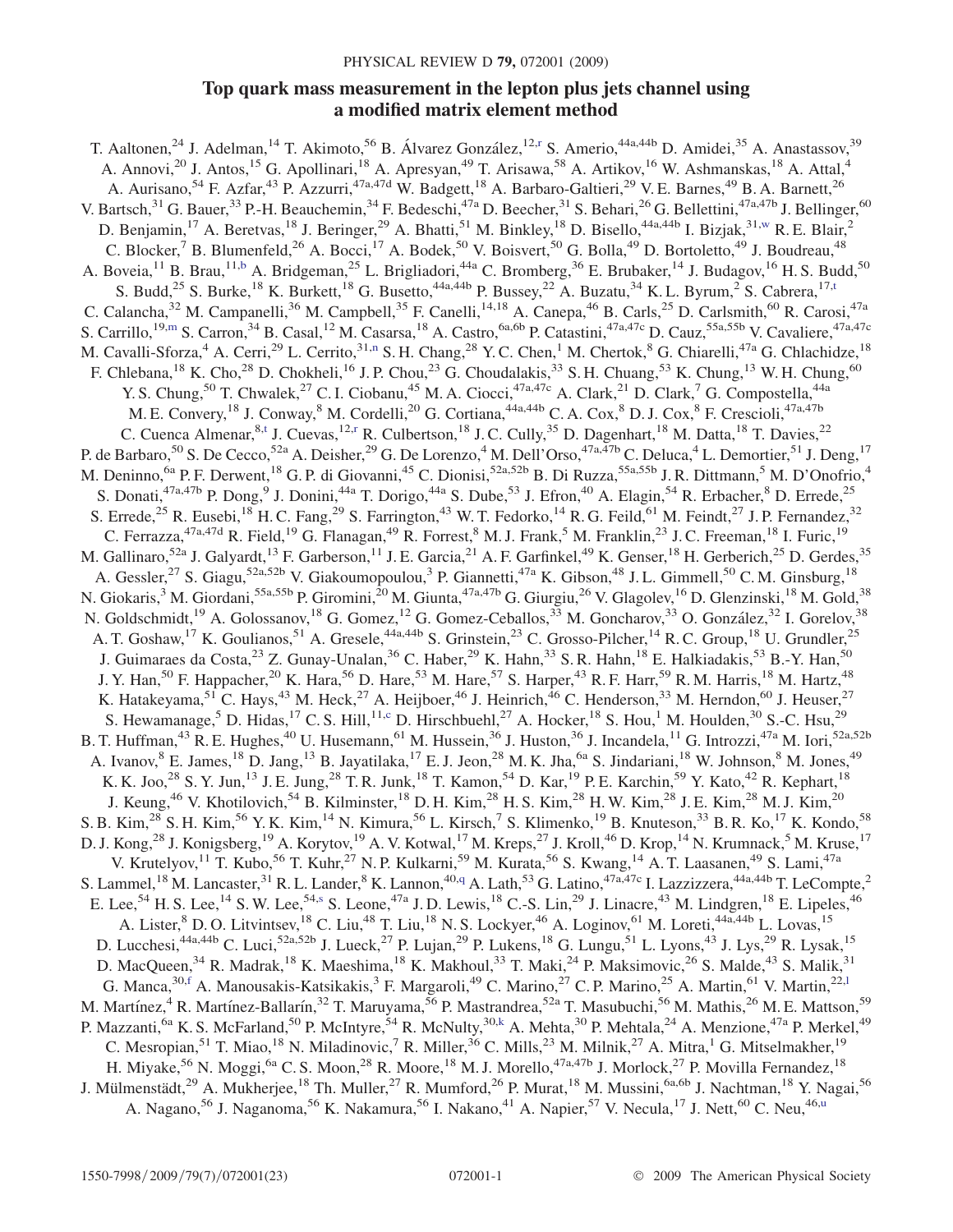<span id="page-4-0"></span>M. S. Neubauer,<sup>25</sup> S. Neubauer,<sup>27</sup> J. Nielsen,<sup>29,[h](#page-5-0)</sup> L. Nodulman,<sup>2</sup> M. Norman,<sup>10</sup> O. Norniella,<sup>25</sup> E. Nurse,<sup>31</sup> L. Oakes,<sup>43</sup> S. H. Oh,<sup>17</sup> Y. D. Oh,<sup>28</sup> I. Oksuzian,<sup>19</sup> T. Okusawa,<sup>42</sup> R. Orava,<sup>24</sup> K. Osterberg,<sup>24</sup> S. Pagan Griso,<sup>44a,44b</sup> E. Palencia,<sup>18</sup> V. Papadimitriou,<sup>18</sup> A. Papaikonomou,<sup>27</sup> A. A. Paramonov,<sup>14</sup> B. Parks,<sup>40</sup> S. Pashapour,<sup>34</sup> J. Patrick,<sup>18</sup> G. Pauletta,<sup>55a,55b</sup> M. Paulini,<sup>13</sup> C. Paus,<sup>33</sup> T. Peiffer,<sup>27</sup> D. E. Pellett,<sup>8</sup> A. Penzo,<sup>55a</sup> T. J. Phillips,<sup>17</sup> G. Piacentino,<sup>47a</sup> E. Pianori,<sup>46</sup> L. Pinera,<sup>19</sup> K. Pitts,<sup>25</sup> C. Plager,<sup>9</sup> L. Pondrom,<sup>60</sup> O. Poukhov,<sup>16[,a](#page-5-0)</sup> N. Pounder,<sup>43</sup> F. Prakoshyn,<sup>16</sup> A. Pronko,<sup>18</sup> J. Proudfoot,<sup>2</sup> F. Ptohos,<sup>18,[j](#page-5-0)</sup> E. Pueschel,<sup>13</sup> G. Punzi,<sup>47a,47b</sup> J. Pursley,<sup>60</sup> J. Ra[d](#page-5-0)emacker,<sup>43,d</sup> A. Rahaman,<sup>48</sup> V. Ramakrishnan,<sup>60</sup> N. Ranjan,<sup>49</sup> I. Redondo,<sup>32</sup> P. Renton,<sup>43</sup> M. Renz,<sup>27</sup> M. Rescigno,<sup>52a</sup> S. Richter,<sup>27</sup> F. Rimondi,<sup>6a,6b</sup> L. Ristori,<sup>47a</sup> A. Robson,<sup>22</sup> T. Rodrigo,<sup>12</sup> T. Rodriguez,<sup>46</sup> E. Rogers,<sup>25</sup> S. Rolli,<sup>57</sup> R. Roser,<sup>18</sup> M. Rossi,<sup>55a</sup> R. Rossin,<sup>11</sup> P. Roy,<sup>34</sup> A. Ruiz,<sup>12</sup> J. Russ,<sup>13</sup> V. Rusu,<sup>18</sup> H. Saarikko,<sup>24</sup> A. Safonov,<sup>54</sup> W. K. Sakumoto,<sup>50</sup> O. Saltó,<sup>4</sup> L. Santi,<sup>55a,55b</sup> S. Sarkar,<sup>52a,52b</sup> L. Sartori,<sup>47a</sup> K. Sato,<sup>18</sup> A. Savoy-Navarro,<sup>45</sup> P. Schlabach,<sup>18</sup> A. Schmidt,<sup>27</sup> E. E. Schmidt,<sup>18</sup> M. A. Schmidt,<sup>14</sup> M. P. Schmidt,<sup>61,[a](#page-5-0)</sup> M. Schmitt,<sup>39</sup> T. Schwarz,<sup>8</sup> L. Scodellaro,<sup>12</sup> A. Scribano,<sup>47a,47c</sup> F. Scuri,<sup>47a</sup> A. Sedov,<sup>49</sup> S. Seidel,<sup>38</sup> Y. Seiya,<sup>42</sup> A. Semenov,<sup>16</sup> L. Sexton-Kennedy,<sup>18</sup> F. Sforza,<sup>47a</sup> A. Sfyrla,<sup>25</sup> S. Z. Shalhout,<sup>59</sup> T. Shears,<sup>30</sup> P. F. Shepard,<sup>48</sup> M. Shimojima,<su[p](#page-5-0)>56,p</sup> S. Shiraishi,<sup>14</sup> M. Shochet,<sup>14</sup> Y. Shon,<sup>60</sup> I. Shreyber,<sup>37</sup> A. Sidoti,<sup>47a</sup> J. Siegrist,<sup>29</sup> P. Sinervo,<sup>34</sup> A. Sisakyan,<sup>16</sup> A. J. Slaughter,<sup>18</sup> J. Slaunwhite,<sup>40</sup> K. Sliwa,<sup>57</sup> J. R. Smith,<sup>8</sup> F. D. Snider,<sup>18</sup> R. Snihur,<sup>34</sup> A. Soha,<sup>8</sup> S. Somalwar,<sup>53</sup> V. Sorin,<sup>36</sup> J. Spalding,<sup>18</sup> T. Spreitzer,<sup>34</sup> P. Squillacioti,<sup>47a,47c</sup> M. Stanitzki,<sup>61</sup> R. St. Denis,<sup>22</sup> B. Stelzer,<sup>34</sup> O. Stelzer-Chilton,<sup>34</sup> D. Stentz,<sup>39</sup> J. Strologas,<sup>38</sup> G. L. Strycker,<sup>35</sup> D. Stuart,<sup>11</sup> J. S. Suh,<sup>28</sup> A. Sukhanov,<sup>19</sup> I. Suslov,<sup>16</sup> T. Suzuki,<sup>56</sup> A. Taffard,<sup>25,[g](#page-5-0)</sup> R. Takashima,<sup>41</sup> Y. Takeuchi,<sup>56</sup> R. Tanaka,<sup>41</sup> M. Tecchio,<sup>35</sup> P. K. Teng,<sup>1</sup> K. Terashi,<sup>51</sup> J. Thom,<sup>18,[i](#page-5-0)</sup> A. S. Thompson,<sup>22</sup> G. A. Thompson,<sup>25</sup> E. Thomson,<sup>46</sup> P. Tipton,<sup>61</sup> P. Ttito-Guzmán,<sup>32</sup> S. Tkaczyk,<sup>18</sup> D. Toback,<sup>54</sup> S. Tokar,<sup>15</sup> K. Tollefson,<sup>36</sup> T. Tomura,<sup>56</sup> D. Tonelli,<sup>18</sup> S. Torre,<sup>20</sup> D. Torretta,<sup>18</sup> P. Totaro,<sup>55a,55b</sup> S. Tourneur,<sup>45</sup> M. Trovato,<sup>47a</sup> S.-Y. Tsai,<sup>1</sup> Y. Tu,<sup>46</sup> N. Turini,<sup>47a,47c</sup> F. Ukegawa,<sup>56</sup> S. Vallecorsa,<sup>21</sup> N. van Remortel,<sup>24[,c](#page-5-0)</sup> A. Varganov,<sup>35</sup> E. Vataga,<sup>47a,47d</sup> F. Vázquez,<sup>19[,m](#page-5-0)</sup> G. Velev,<sup>18</sup> C. Vellidis,<sup>3</sup> M. Vidal,<sup>32</sup> R. Vidal,<sup>18</sup> I. Vila,<sup>12</sup> R. Vilar,<sup>12</sup> T. Vine,<sup>31</sup> M. Vogel,<sup>38</sup> I. Volobouev,<[s](#page-5-0)up>29,s</sup> G. Volpi,<sup>47a,47b</sup> P. Wagner,<sup>46</sup> R. G. Wagner,<sup>2</sup> R. L. Wagner,<sup>18</sup> W. Wagner,<sup>27[,v](#page-5-0)</sup> J. Wagner-Kuhr,<sup>27</sup> T. Wakisaka,<sup>42</sup> R. Wallny,<sup>9</sup> S. M. Wang,<sup>1</sup> A. Warburton,<sup>34</sup> D. Waters,<sup>31</sup> M. Weinberger,<sup>54</sup> J. Weinelt,<sup>27</sup> W. C. Wester III,<sup>18</sup> B. Whitehouse,<sup>57</sup> D. Whiteson,<sup>46[,g](#page-5-0)</sup> A. B. Wicklund,<sup>2</sup> E. Wicklund,<sup>18</sup> S. Wilbur,<sup>14</sup> G. Williams,<sup>34</sup> H. H. Williams,<sup>46</sup> P. Wilson,<sup>18</sup> B. L. Winer,<sup>40</sup> P. Wittich,<sup>18[,i](#page-5-0)</sup> S. Wolbers,<sup>18</sup> C. Wolfe,<sup>14</sup> T. Wright,<sup>35</sup> X. Wu,<sup>21</sup> F. Würthwein,<sup>10</sup> S. Xie,<sup>33</sup> A. Yagil,<sup>10</sup> K. Yamamoto,<sup>42</sup> J. Yamaoka,<sup>17</sup> U.K. Yang,<sup>14,0</sup> Y.C. Yang,<sup>28</sup> W.M. Yao,<sup>29</sup> G.P. Yeh,<sup>18</sup> J. Yoh,<sup>18</sup> K. Yorita,<sup>58</sup> T. Yoshida,<sup>42</sup> G. B. Yu,<sup>50</sup> I. Yu,<sup>28</sup> S. S. Yu,<sup>18</sup> J. C. Yun,<sup>18</sup> L. Zanello,<sup>52a,52b</sup> A. Zanetti,<sup>55a</sup> X. Zhang,<sup>25</sup>

Y. Zh[e](#page-5-0)ng,  $9,e$  and S. Zucchelli<sup>6a,6b</sup>

### (CDF Collaboration)

<sup>1</sup>Institute of Physics, Academia Sinica, Taipei, Taiwan 11529, Republic of China<br><sup>2</sup>Argonne National Laboratory Argonne, Illinois 60430

 $A$ rgonne National Laboratory, Argonne, Illinois 60439<br> $B$ University of Athens, 157 71 Athens, Greece

<sup>3</sup>University of Athens, 157 71 Athens, Greece  $\frac{4}{3}$  University of Athens, 157 71 Athens, Greece

Institut de Fisica d'Altes Energies, Universitat Autonoma de Barcelona, E-08193, Bellaterra (Barcelona), Spain<br><sup>5</sup> Baylor University, Wace, Texas 76798

 $^{5}$ Baylor University, Waco, Texas 76798<br><sup>6a</sup>Istituto Nazionale di Fisica Nucleare Bologna, I-40127 Bologna, Italy <sup>6b</sup>University of Bologna, I-40127 Bologna, Italy

 ${}^{7}$ Brandeis University, Waltham, Massachusetts 02254

 ${}^{8}$ University of California, Davis, Davis, California 95616

<sup>9</sup>University of California, Los Angeles, Los Angeles, California 90024<sup>10</sup>University of California, San Diego, La Jolla, California 92093

 $\begin{array}{r} \text{^{10}University of California, San Diego, La Jolla, California 92093} \\ \text{^{11}University of California, Santa Barbara, Santa Barbara, California 93106} \\ \text{^{12}Instituto de Fisica de Cantabria, CSLC-University of Cantabria, 39005 Santander, Spain \\ \text{^{13}Camegie Mellon University, Pittsburgh, Pennsylvania 15213} \\ \text{^{14}Enrico Fermi Institute, University of Chicago, Illinois 60637} \\ \text{^{15}Comenius University, 842 48 Bratislava, Slovakia; Institute of Experimental Physics, 040 01 Kosice, Slovakia \\ \text{^{15}Joint Institute for Nuclear Research, RU-141980$ 

<sup>23</sup>Harvard University, Cambridge, Massachusetts 02138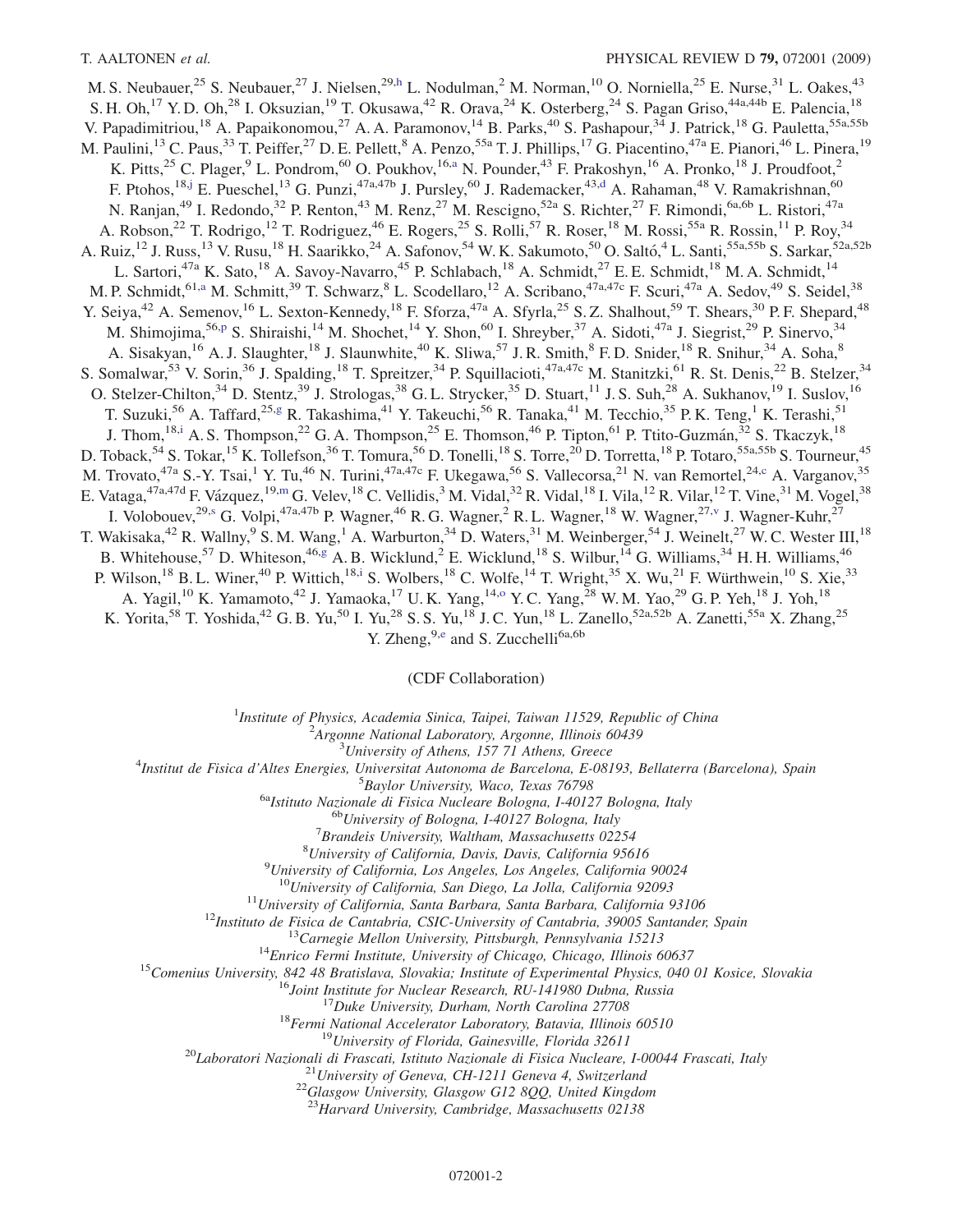$^{24}$ Division of High Energy Physics, Department of Physics,

<span id="page-5-0"></span>University of Helsinki and Helsinki Institute of Physics, FIN-00014, Helsinki, Finland<sup>25</sup>University of Illinois, Urbana, Illinois 61801<br><sup>25</sup>The Johns Hopkins University, Baltimore, Maryland 21218<br><sup>27</sup>Institut für Experime

Seoul National University, Seoul 151-742, Korea; Sungkyunkwan University, Suwon 440-746, Korea;

Korea Institute of Science and Technology Information, Daejeon, 305-806, Korea;

Chonnam National University, Gwangju, 500-757, Korea<br><sup>29</sup>Ernest Orlando Lawrence Berkeley National Laboratory, Berkeley, California 94720<br><sup>30</sup>University of Liverpool, Liverpool L69 7ZE, United Kingdom<br><sup>31</sup>University Colleg

Simon Fraser University, Burnaby, British Columbia, Canada V5A 1S6;

University of Toronto, Toronto, Ontario, Canada M5S 1A7;

<sup>35</sup> University of Michigan, Ann Arbor, Michigan 48109<br><sup>36</sup> Michigan State University, East Lansing, Michigan 48824<br><sup>37</sup> Institution for Theoretical and Experimental Physics, ITEP, Moscow 117259, Russia<br><sup>38</sup> University of

 $^{41}O$ kayama University, Okayama 700-8530, Japan<br> $^{42}O$ saka City University, Osaka 588, Japan

<sup>42</sup>Osaka City University, Osaka 588, Japan<br><sup>43</sup>University of Oxford, Oxford OX1 3RH, United Kingdom<br><sup>44a</sup>Istituto Nazionale di Fisica Nucleare, Sezione di Padova-Trento, 1-35131 Padova, Italy<br><sup>44b</sup>University of Padova, 1

<sup>49</sup>Purdue University, West Lafayette, Indiana 47907<br><sup>50</sup>University of Rochester, Rochester, New York 14627<br><sup>51</sup>The Rockefeller University, New York, New York 10021

<sup>[a](#page-4-0)</sup>Deceased.

**[b](#page-3-0)With visitors from University of Massachusetts Amherst,** Amherst, Massachusetts 01003.

<sup>[c](#page-3-0)</sup>With visitors from Universiteit Antwerpen, B-2610 Antwerp, Belgium.

- [d](#page-4-0) With visitors from University of Bristol, Bristol BS8 1TL, United Kingdom.
- [e](#page-4-0) With visitors from Chinese Academy of Sciences, Beijing 100864, China.

[f](#page-3-0) With visitors from Istituto Nazionale di Fisica Nucleare, Sezione di Cagliari, 09042 Monserrato (Cagliari), Italy.

[g](#page-4-0) With visitors from University of California Irvine, Irvine, CA 92697.

<sup>[h](#page-4-0)</sup>With visitors from University of California Santa Cruz, Santa Cruz, CA 95064.

[i](#page-4-0) With visitors from Cornell University, Ithaca, NY 14853.

[j](#page-4-0) With visitors from University of Cyprus, Nicosia CY-1678, Cyprus.

[k](#page-3-0) With visitors from University College Dublin, Dublin 4, Ireland

<sup>1</sup>With visitors from University of Edinburgh, Edinburgh EH9 3JZ, United Kingdom.

[mW](#page-3-0)ith visitors from Universidad Iberoamericana, Mexico D.F., Mexico.

<sup>[n](#page-3-0)</sup>With visitors from Queen Mary, University of London, London, E1 4NS, United Kingdom.

<sup>[o](#page-4-0)</sup>With visitors from University of Manchester, Manchester M13 9PL, United Kingdom.

<su[p](#page-4-0)>p</sup>With visitors from Nagasaki Institute of Applied Science, Nagasaki, Japan.

<sup>[q](#page-3-0)</sup>With visitors from University of Notre Dame, Notre Dame, IN 46556.

[r](#page-3-0) With visitors from University de Oviedo, E-33007 Oviedo, Spain.

[s](#page-3-0) With visitors from Texas Tech University, Lubbock, TX 79409.

[t](#page-3-0) With visitors from IFIC(CSIC-Universitat de Valencia), 46071 Valencia, Spain.

<s[u](#page-3-0)p>u</sup>With visitors from University of Virginia, Charlottesville, VA 22904.

[v](#page-4-0)With visitors from Bergische Universität Wuppertal, 42097 Wuppertal, Germany.

[wO](#page-3-0)n leave from J. Stefan Institute, Ljubljana, Slovenia.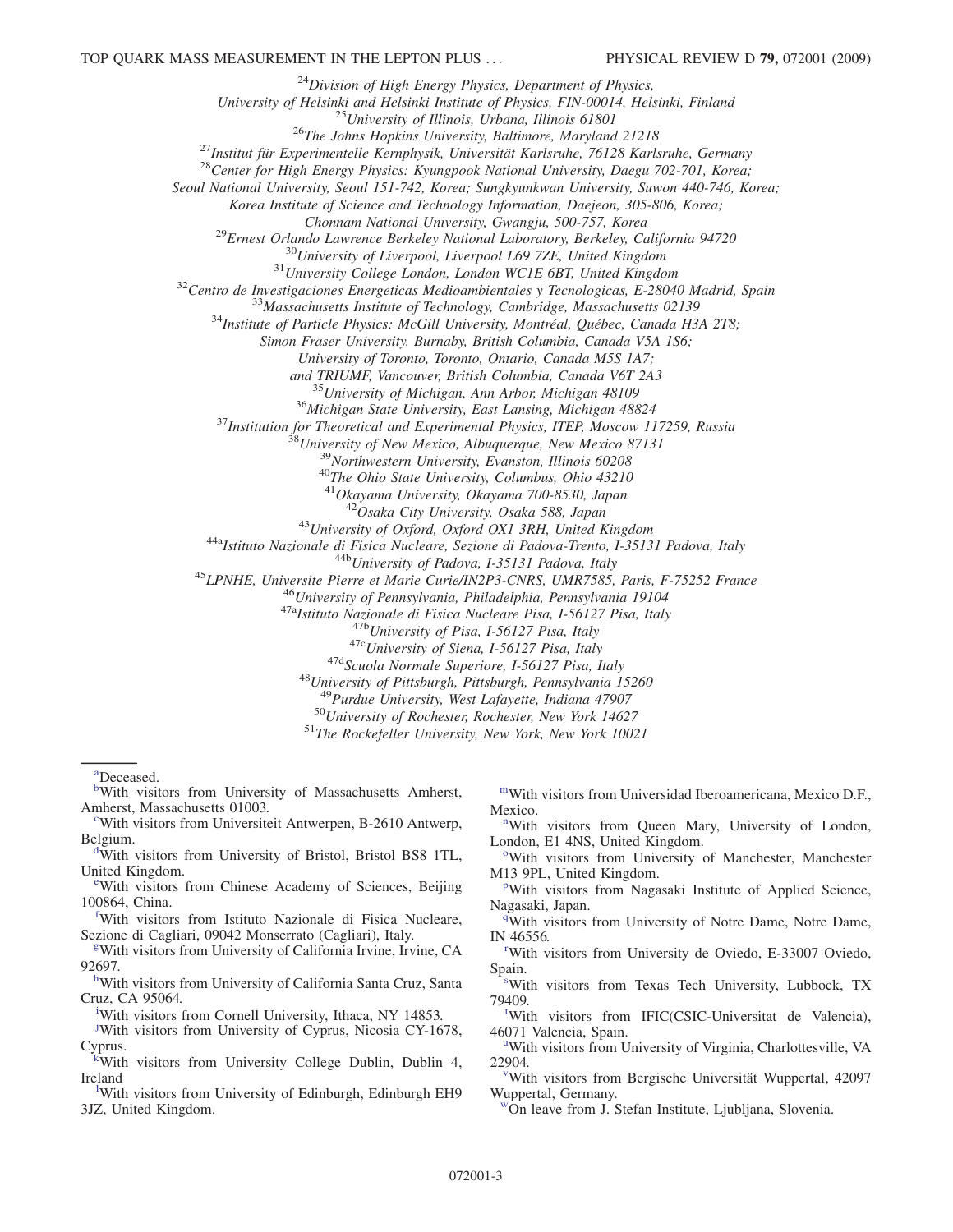<sup>52a</sup>*Istituto Nazionale di Fisica Nucleare, Sezione di Roma 1, Italy*<br><sup>52b</sup>*Sapienza Università di Roma, I-00185 Roma, Italy*<br><sup>53</sup>*Rutgers University, Piscataway, New Jersey 08855*<br><sup>54</sup>*Texas A&M University, College Stat* <sup>58</sup>Waseda University, Tokyo 169, Japan<br><sup>59</sup>Wayne State University, Detroit, Michigan 48201<br><sup>60</sup>University of Wisconsin, Madison, Wisconsin 53706 <sup>61</sup>Yale University, New Haven, Connecticut 06520 (Received 24 December 2008; published 10 April 2009)

We report a measurement of the top quark mass,  $m_t$ , obtained from  $p\bar{p}$  collisions at  $\sqrt{s} = 1.96$  TeV at the Fermilab Tevatron using the CDF II detector. We analyze a sample corresponding to an integrated luminosity of 1.9 fb<sup>-1</sup>. We select events with an electron or muon, large missing transverse energy, and exactly four high-energy jets in the central region of the detector, at least one of which is tagged as coming from a  $b$  quark. We calculate a signal likelihood using a matrix element integration method, where the matrix element is modified by using effective propagators to take into account assumptions on event kinematics. Our event likelihood is a function of  $m_t$  and a parameter JES (jet energy scale) that determines in situ the calibration of the jet energies. We use a neural network discriminant to distinguish signal from background events. We also apply a cut on the peak value of each event likelihood curve to reduce the contribution of background and badly reconstructed events. Using the 318 events that pass all selection criteria, we find  $m_t = 172.7 \pm 1.8$  (stat + JES)  $\pm$  1.2 (syst) GeV/ $c^2$ .

DOI: [10.1103/PhysRevD.79.072001](http://dx.doi.org/10.1103/PhysRevD.79.072001) PACS numbers: 14.65.Ha

### I. INTRODUCTION

The top quark mass,  $m_t$ , is an important parameter in the standard model of particle physics. Since the discovery of the top quark in 1995, there have been many reported measurements of its mass, all from the CDF and D0 experiments at the Fermilab Tevatron [[1\]](#page-24-0). The standard model relates the top quark and W boson masses to the mass of the predicted Higgs boson via loop corrections. Precision measurements of  $m_t$  and the W boson mass  $m_W$ , in conjunction with many other precision electroweak measurements, thus provide constraints on the value of the Higgs boson mass [\[2\]](#page-24-0).

The measurement reported here uses  $p\bar{p}$  collision data corresponding to an integrated luminosity of 1.9 fb<sup>-1</sup>, collected by the CDF II detector during Run II of the Fermilab Tevatron collider at  $\sqrt{s} = 1.96$  TeV. In  $p\bar{p}$  collisions, top quarks are produced predominantly as  $t\bar{t}$  pairs, and present measurements within the standard model framework indicate that the top quark decays to a W boson and a  $b$  quark nearly 100% of the time [\[3](#page-24-0)]. The  $W$  boson can decay into either a charged lepton and a neutrino (''leptonic decay'') or a quark-antiquark pair (''hadronic decay''). We select events in which one of the W bosons decays leptonically and the other decays hadronically, where the lepton in the leptonic decay is required to be an electron or muon; this channel is referred to as the "lepton  $+$  jets" channel. Decays of W bosons into a tau lepton are not explicitly included in our model, although some events containing a tau lepton which decays into an electron or muon do pass our selection criteria and amount to approximately 7% of the  $t\bar{t}$  signal. In general, an event in our candidate sample has four high-energy jets (two of which come from the parton shower and hadronization associated with the quarks from the hadronic W boson decay and two from the parton shower and hadronization of the b quarks), a charged electron or muon, and an unobserved neutrino. For a given Tevatron integrated luminosity, the lepton  $+$  jets channel allows for more precise measurements than channels in which both W bosons decay leptonically or hadronically, as it offers the best balance of available statistics and sample purity. The most recent  $m_t$  measurements obtained at the Tevatron using the lepton  $+$  jets topology are reported in Ref. [\[4\]](#page-24-0).

The method we use to extract the top quark mass from a sample of candidate  $t\bar{t}$  events is a modified matrix element integration method. The matrix element approach to the top quark mass measurement [[5\]](#page-24-0) is based on integrating over the tree-level phase space of the process, where each kinematic configuration of the tree-level partons is weighted by the matrix element squared and by the probability that the detector observables can be produced by the final-state particles. With an appropriate normalization factor, this integral defines the probability to see an event with this configuration in the detector. By multiplying the individual event probabilities, we obtain a likelihood, as a function of  $m_t$ , of seeing the event sample observed in our detector.

In theory, the distributions of the invariant masses of the top quark and the W boson decay products are dominated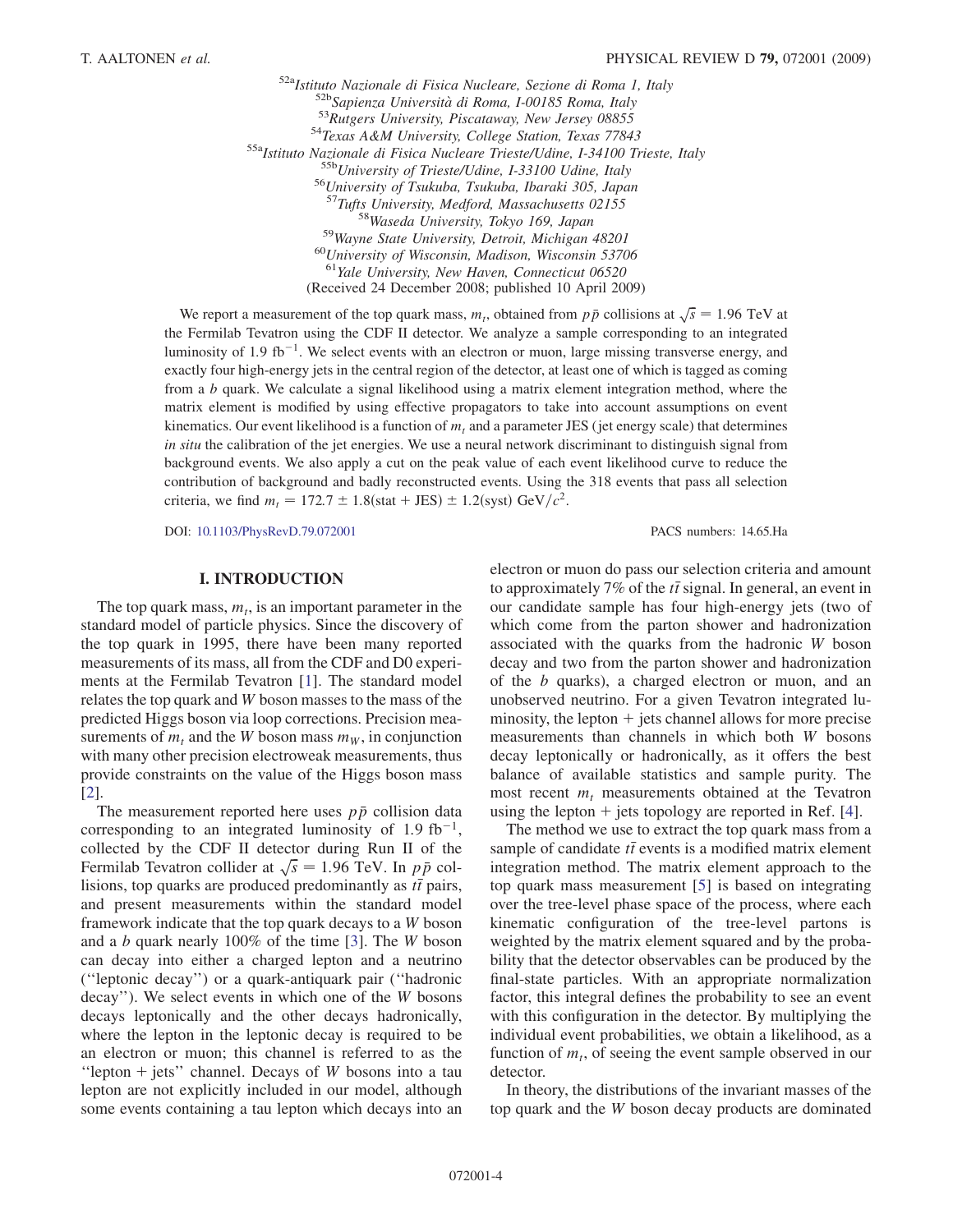by propagator-induced terms in the matrix element squared. The top quark and the W boson widths are relatively narrow in comparison with their respective masses. This leads to nearly pure relativistic Breit-Wigner distributions for the invariant masses of their decay products. Compared to this theoretical prediction, finite resolution of the detector measurement naturally results in a widening of the observed distributions. We describe the widening due to an imperfect measurement of magnitudes of jet momenta in terms of detector transfer functions. Effects of other uncertainties, such as finite angular resolutions, are modeled by replacing the Breit-Wigner terms in the matrix element squared with empirically determined distributions called ''effective propagators'' in this paper. This modification of the matrix element improves the observation model for  $t\bar{t}$  events.

The matrix element used in this work [[6\]](#page-24-0) includes  $t\bar{t}$ production, from both quark-antiquark and gluon-gluon collisions, and decay into the lepton  $+$  jets channel. Since we do not know which jet observed in our detector corresponds to which parton in the matrix element, we calculate the likelihood for each possible assignment of jets to partons and sum the likelihood over all permutations. Each permutation includes a weight, which takes into account the probability that the permutation is consistent with the observed information on whether the jet has been tagged or not as a b-jet. Tagging of b-jets is done by the displaced vertex technique discussed in Sec. III. For each permutation, the matrix element integration is performed over the seven kinematic variables in the event that remain after a set of simplifying assumptions.

We improve the precision of the method by introducing another parameter into our likelihood, the jet energy scale (JES). This is a scale factor which multiplies the energy of all jets. The uncertainty on the jet energy scale is the major source of systematic uncertainty on the top mass measurement; by including JES as a parameter in the likelihood, we can use the W boson decay to hadrons in the  $t\bar{t}$  decay chain to provide in situ calibration, thus reducing the systematic uncertainty due to JES. Our final likelihood calculated for each candidate event is thus a function of both the top quark mass and JES.

Our model is designed to fit lepton + jets  $t\bar{t}$  events where the final objects observed in the event come directly from  $t\bar{t}$  decays. We thus need to take into account non- $t\bar{t}$ events or  $t\bar{t}$  events where some of the observed objects do not originate from  $t\bar{t}$  decay. The probability that a  $t\bar{t}$ candidate event is background is estimated using a neural network output that is a function of several shape and kinematic variables, and then their expected contribution to the likelihood is subtracted from the total likelihood. In addition, we cut on the magnitude of the peak of the likelihood for an event to further reduce background and badly modeled events.

We multiply the individual likelihood curves from each event to get an overall likelihood. Because of the assumptions made, and the presence of background events, the extraction of a mass value and its uncertainty needs a calibration, which we obtain from Monte Carlo simulated events.

Section II is a brief description of the CDF II detector and its use for the measurements needed in this analysis. Section III defines the data sample used for this analysis and the estimated background. Section IV describes the likelihood construction for  $t\bar{t}$  signal events. Section V explains how non- $t\bar{t}$  events are incorporated into the likelihood function. Section VI describes how the method is tested and calibrated. Section VII covers the systematic uncertainties. Section VIII summarizes the results obtained by applying the method to the data. Finally, Section IX gives the conclusions.

### II. THE CDF II DETECTOR

A complete description of the CDF II detector and its use in lepton, jet, and secondary vertex reconstruction can be found elsewhere [\[7](#page-24-0)]. Here, we describe the components that are essential for this analysis and how they are used.

The CDF II detector is a general-purpose detector with a cylindrical geometry featuring forward-backward symmetry and axial symmetry around the beam pipe. The CDF coordinate system uses a cylindrical system centered at the interaction point with the z (longitudinal) axis along the proton beam direction, r the distance to the beam line, and  $\phi$  the azimuthal angle around the beam line. We also use  $\theta$ , the polar angle from the beam line. The pseudorapidity  $\eta$ of a particle three-momentum is defined in terms of the polar angle  $\theta$  by  $\eta = -\ln(\tan(\theta/2))$ . For a particle with momentum  $p$  and energy  $E$ , we define the transverse momentum  $p_T$  and the transverse energy  $E_T$  as  $p \sin\theta$ and  $E \sin\theta$ , respectively. The detector covers the complete solid angle in  $\theta$  and  $\phi$  up to  $|\eta| = 3.6$ .

The innermost part of the detector consists of the charged particle tracking detectors, which are immersed in a 1.4 T magnetic field provided by a superconducting solenoid oriented parallel to the beam line. Calorimeters and muon systems outside the solenoid provide lepton measurement and identification in addition to jet momentum measurements. The tracking detectors and calorimeters together provide identification of jets from heavy (charm and bottom) quarks.

The first component of the tracking system is a series of silicon microstrip detectors between radii of 1.5 and 28 cm. The innermost layer (L00) [\[8\]](#page-24-0) is a single-sided layer of silicon attached directly to the beam pipe, providing a position measurement very close to the collision point. Five layers of double-sided microstrip detectors (SVXII) cover up to  $r = 10.6$  cm in the  $|\eta| < 1.0$  region [[9](#page-24-0)]. Each layer has one side with strips oriented parallel to the beam line to provide measurements in the  $r-\phi$  plane and one side at a stereo angle to provide three-dimensional measurements; two layers have strips at a  $90^\circ$  angle and three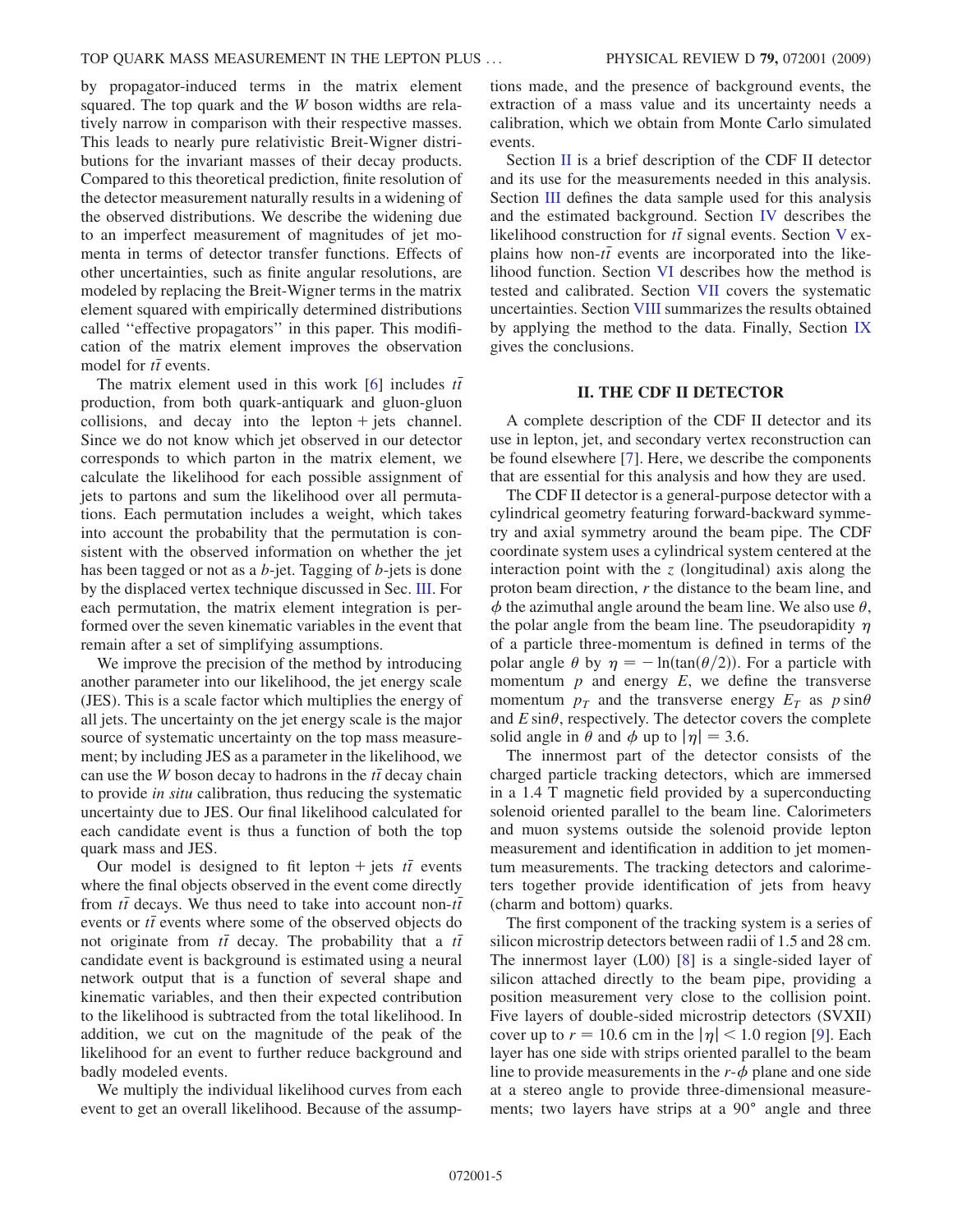layers have strips at a  $1.2^\circ$  angle. The ISL [\[10\]](#page-24-0) is an additional set of silicon microstrip detectors located outside of SVXII to provide measurements at larger distances from the beam line, thus improving the silicon tracking. It consists of one layer at  $r = 22$  cm in the central region  $(|\eta| < 1.0)$  and two layers at  $r = 20$  cm and  $r = 28$  cm in the forward region  $(1.0 < |\eta| < 2.0)$ . The typical resolution of these detectors in the r- $\phi$  plane is 11  $\mu$ m. The impact parameter resolution of this system is  $\sigma(d_0) \approx$ 40  $\mu$ m, of which approximately 35  $\mu$ m is due to the transverse size of the Tevatron interaction region. Outside of the silicon layers lies the central outer tracker (COT) [\[11\]](#page-24-0), an open-cell drift chamber detector, which provides coverage for  $|\eta|$  < 1.0. Multiple wire planes, each with 12 sense wires, are grouped in 8 superlayers which extend to a radius of 137 cm. The superlayers alternate between having wires parallel to the beam axis and wires skewed by a  $\pm 2^{\circ}$  stereo angle, thus providing up to 96 points for track reconstruction. Together with the additional constraint coming from the primary vertex position, these tracking elements provide a resolution on the track transverse momentum,  $p_T$ , of  $\sigma(p_T)/p_T \approx 0.1\% \cdot p_T/(\text{GeV}/c)$ .

Outside the tracking system and the solenoid are segmented electromagnetic and hadronic calorimeters. The central calorimeter covers up to  $|\eta|$  < 1.1 and has a projective geometry consisting of towers segmented in  $\eta$  and  $\phi$  pointing toward the center of the detector. The central electromagnetic calorimeter (CEM) consists of alternating layers of lead plates and plastic scintillators, 18 radiation lengths deep. The energy detected in small contiguous groups of calorimeter towers is summed into electromagnetic clusters. These clusters are identified as electron candidates if they match a track reconstructed in the tracking system and if very little energy is detected in the surrounding towers (i.e., if the cluster is isolated). The energy resolution for an electron with tranverse energy  $E_T$  is given by  $\sigma(E_T)/E_T \approx 13.5\% / \sqrt{E_T/\text{GeV}} \oplus 2\%$ . Approximately at shower maximum are proportional strip and wire chambers (CES) which provide finer position resolution for electron and photon identification. The central hadronic calorimeter (CHA) is composed of alternating layers of iron plates and scintillators, 4.5 nuclear interaction lengths deep, again with projective geometry segmentation. A plug tile calorimeter covers the forward region with  $1.1 < |\eta| < 3.6$ , consisting of a lead/scintillator electromagnetic portion (PEM), scintillator strips at shower maximum (PES), and an iron/scintillator hadronic portion (PHA). An additional hadronic calorimeter (WHA) covers the region between the plug calorimeter and the central calorimeter and improves the hermeticity of the detector. These calorimeters provide jet measurements with a resolution of approximately  $\sigma(E_T) \approx 0.1 \cdot E_T + 1.0 \text{ GeV}$ [\[12\]](#page-24-0).

In the central and forward regions, jets are reconstructed with a cone algorithm [\[12\]](#page-24-0), which adds groups of electromagnetic  $(E_{EM})$  and hadronic clusters  $(E_{HAD})$  that fall within a cone of radius  $\Delta R = \sqrt{\Delta \phi^2 + \Delta \eta^2} \le 0.4$  around a seed tower with energy of at least 1 GeV. The jet energies are corrected for multiple primary interactions (pileup) and for detector effects including a calibrated nonlinearity in the calorimeter and average losses in nonsensitive regions of the calorimeter. The jet energies are also corrected for hadronic physics effects. Soft hadroproduction in the underlying event tends to increase the measured jet energy, while the limited cone size of the jet clustering algorithm gives rise to out-of-cone losses [\[13](#page-25-0)]. Uncertainties for each of these corrections contribute to the jet systematic uncertainty, and are used to assign an uncertainty on the top quark mass.

In the lepton  $+$  jets channel one of the W bosons decays into a lepton and a neutrino, which escapes undetected. This results in less energy being measured in our detector than we would otherwise expect. We require this as a signature for  $t\bar{t}$  events. Specifically, we define a quantity, the missing  $E_T$  ( $\not{\!\not\! E}_T$ ), to measure the resulting transverse energy imbalance as follows:

$$
\boldsymbol{E}_T = \left| \sum_{i \in \text{towers}} E_{T_i} \hat{n}_{T_i} \right|, \tag{1}
$$

where  $\hat{n}_{T_i}$  is the unit vector in the x-y plane pointing from the primary vertex to a given calorimeter tower and  $E_T$  is the uncorrected  $E_T$  measured in that tower. Two corrections to this quantity are made. One is to account for muons, which, unlike other particles, typically deposit only a small fraction of their energy in the towers, and the other is to take into account the corrections applied to the raw energies of the jets. Details of these corrections can be found in Ref. [[14](#page-25-0)].

Muon identification takes place in three separate subdetectors. Two of these are in the central region: one set of four layers of drift chambers (CMU) located outside the central calorimeters (after 4.6 hadronic absorption lengths of material), and another set of four layers (CMP) located outside the magnet return yoke, which provides an additional 60 cm of absorbing steel. Muon tracks in this region are required to pass through both detectors and are called CMUP muons. These two subdetectors cover the region  $|\eta| \leq 0.6$ . Muons in the region  $0.6 < |\eta| < 1.0$  are detected by an additional set of four layers of drift chambers (CMX), completing the full fiducial region of the COT. CMUP or CMX track segments are matched to tracks in the COT; in addition, the energy deposited in the CEM and CHA is required to be small.

The trigger system is used to record events with high- $p<sub>T</sub>$ leptons. The trigger is a three-level filter in which the first two levels use specialized hardware and utilize only the detector subsystems with fast readout. The third level is a complete reconstruction of the event using the same software used for the offline reconstruction, but with less stringent cuts. The level 1 (L1) trigger uses information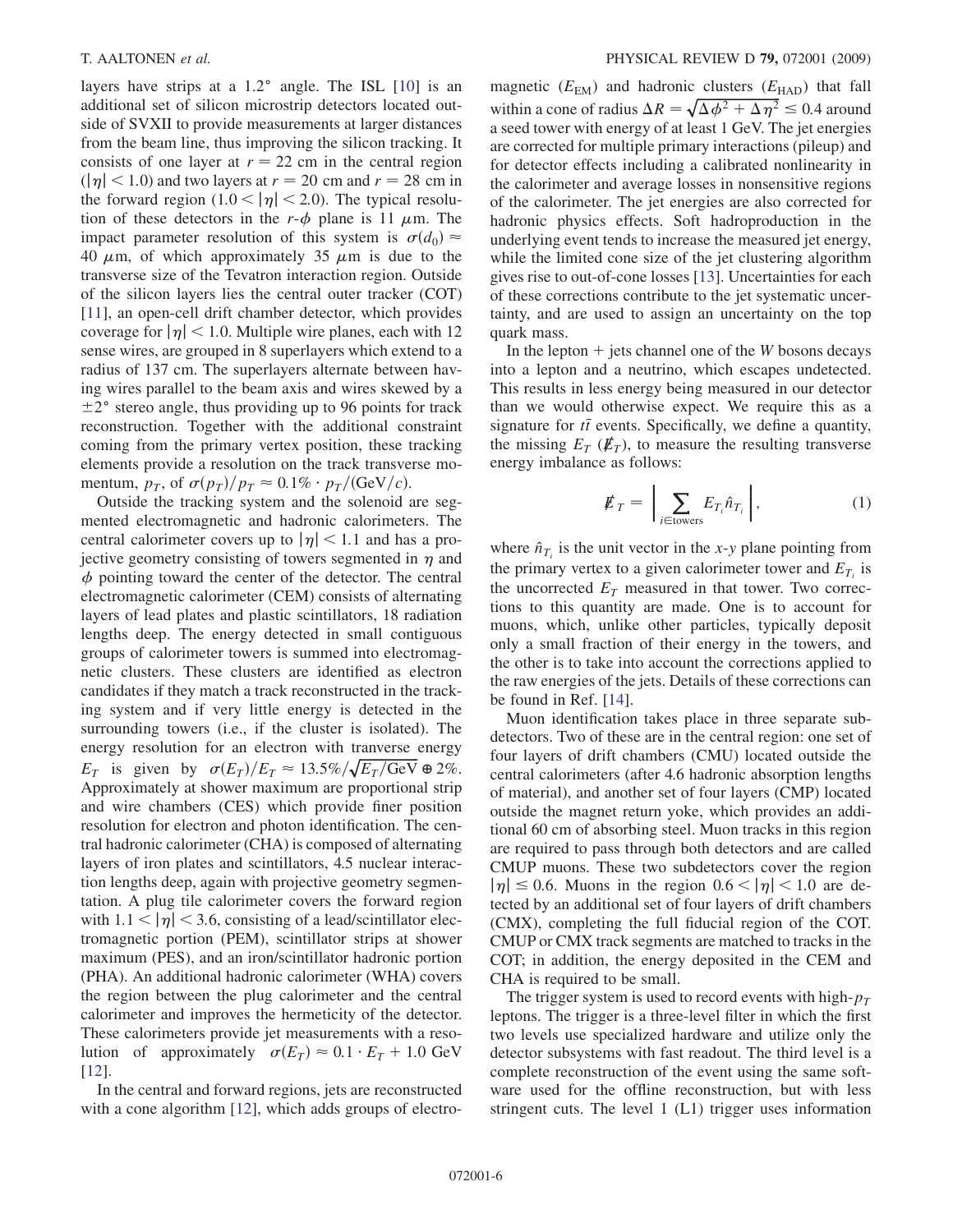from the calorimeter clusters and from the XFT (eXtremely Fast Tracker), which reconstructs tracks from the COT  $r-\phi$  information with a momentum resolution given by  $\sigma(p_T)/p_T \approx 2\% \cdot p_T/(\text{GeV}/c)$  [\[15\]](#page-25-0). The L1 central electron trigger requires a track with  $p_T$  > 8 GeV/c pointing to a tower with  $E_T > 8$  GeV and  $E_{\text{HAD}}/E_{\text{EM}}$  < 0.125. The L2 trigger adds clustering in the CEM calorimeter and requires that a cluster with  $E_T$  > 16 GeV matches with a  $p_T > 8$  GeV/c track. The L1 and L2 muon triggers require a track with  $p_T > 4 \text{ GeV}/c$ (CMUP) or  $p_T > 8$  GeV/c (CMX) pointing to a track segment in the respective drift chamber system. A complete lepton reconstruction is performed in the L3 trigger, where  $E_T > 18$  GeV is required for electrons and  $p_T > 18$ 18 GeV/ $c$  is required for muons.

### III. DATA SAMPLE AND BACKGROUND

As mentioned previously, we search for events in the lepton + jets topology, where a  $t\bar{t}$  pair is produced, each top quark decays into a  $W$  boson and a  $b$  quark, and one  $W$ boson decays leptonically and one hadronically. We thus identify our top quark candidates by selecting events with four high-energy jets, a high-energy electron or muon, and  $\n *E*<sub>T</sub>\n$  from a neutrino. Specifically, we require either an electron with  $E_T > 20$  GeV or a muon with  $p_T > 10$ 20 GeV/c in the central region ( $|\eta|$  < 1.0) of the detector. Electron and muon identification criteria are discussed in Ref. [\[7](#page-24-0)]. For the neutrino, we require  $E_T > 20$  GeV in the event. We require exactly four jets with  $E_T > 20$  GeV and pseudorapidity  $|\eta|$  < 2.0. The jet  $E_T$  is corrected for pileup, inhomogeneities of the detector, and nonlinear calorimeter response as a function of jet  $p_T$  and  $\eta$  [\[13\]](#page-25-0). The additional corrections (underlying event and out-ofcone losses) are not used in the analysis, but their uncertainties are taken into account in evaluating the systematic uncertainties on the final result.

Non- $t\bar{t}$  events that contain a W boson and four jets are able to pass the aforementioned selection cuts. However, most of these events do not contain  $b$  quarks in their final state, while  $t\bar{t}$  events will nearly always have two  $b$  quarks. The *b* quarks from top quark decay hadronize into B-hadrons with energies on the order of several tens of GeV, due to the high mass of the parent top quark. Since the B-hadron decay time is approximately 1.5 ps, it is possible to reconstruct secondary vertices within a jet using the charged particles from the  $B$  decay [[16](#page-25-0)]. A jet with an identified secondary vertex is called a b-tagged jet. Therefore, to further increase the  $t\bar{t}$  purity of the sample, we require that at least one of the jets must be tagged as a b-jet using a secondary vertex tagging algorithm.

The outline of the *b*-tagging algorithm used, SECVTX, is as follows: first, the charged particle tracks in the jet are subjected to selection cuts to ensure that a quality secondary vertex can be reconstructed. There must either be at least three tracks with  $p_T \geq 0.5$  GeV/c where at least one of the tracks must be  $\geq 1$  GeV/c, or at least two tracks with  $p_T \geq 1$  GeV/c. Once the secondary vertex is reconstructed using the tracks, the distance in the  $x-y$  plane between the primary and secondary vertices is projected onto the direction of the jet; this quantity is referred to as  $L_{2D}$  (see Fig. 1). A jet is tagged if  $L_{2D} > 7.5\sigma_{L_{2D}}$ , where  $\sigma_{L_{2D}}$ , the uncertainty on  $L_{2D}$ , is approximately 190  $\mu$ m. For  $b$ -jets produced in  $t\bar{t}$  decay, the  $b$ -tagging efficiency is about 40%, while light jets are misidentified as b-jets with a rate of less than 2%. For more details see Ref. [[16](#page-25-0)].

In 1.9 fb<sup>-1</sup> of data we find 371  $t\bar{t}$  candidate events that pass the above selection requirements, 284 of which have one b-tag and 87 of which have more than one b-tag (see Table [I](#page-10-0)); 207 of the candidate events contain an electron and 164 contain a muon. The background to the  $t\bar{t}$  signal consists of three main sources: a) events where a W boson is produced in conjunction with heavy flavor quarks (bb,  $c\bar{c}$ , or c); b) events where a W boson is produced along with light flavor quarks where a light flavor jet has been incorrectly tagged with a b-tag (mistag); c) QCD events, which do not contain a W boson (non-W events) but have a jet mimicking a lepton, a jet with a b-tag, and  $\not\!\! E_T$ . There are also smaller contributions from single top quark production, diboson (WW, WZ, or ZZ) production, and  $Z +$  jets production. The estimated number of background events for each of these sources is derived with the method used for the cross section measurement [[17](#page-25-0)].

The contributions for the various types of background shown in Table [I](#page-10-0) are estimated as follows. First, we define a pretag event sample, which comprises all events that pass all the signal selection requirements except for the b-tag requirement; our final tagged samples are thus subsets of the pretag sample. For all samples, the expected number of events for diboson,  $Z$  + jets, and single top quark backgrounds, as well as the  $t\bar{t}$  signal, are estimated using



FIG. 1 (color online). A view of a b-jet in the x-y plane.  $L_{2D}$ , the distance between the primary and secondary vertices projected onto the jet axis, along with its uncertainty, is used to determine whether a jet originates from a heavy flavor quark.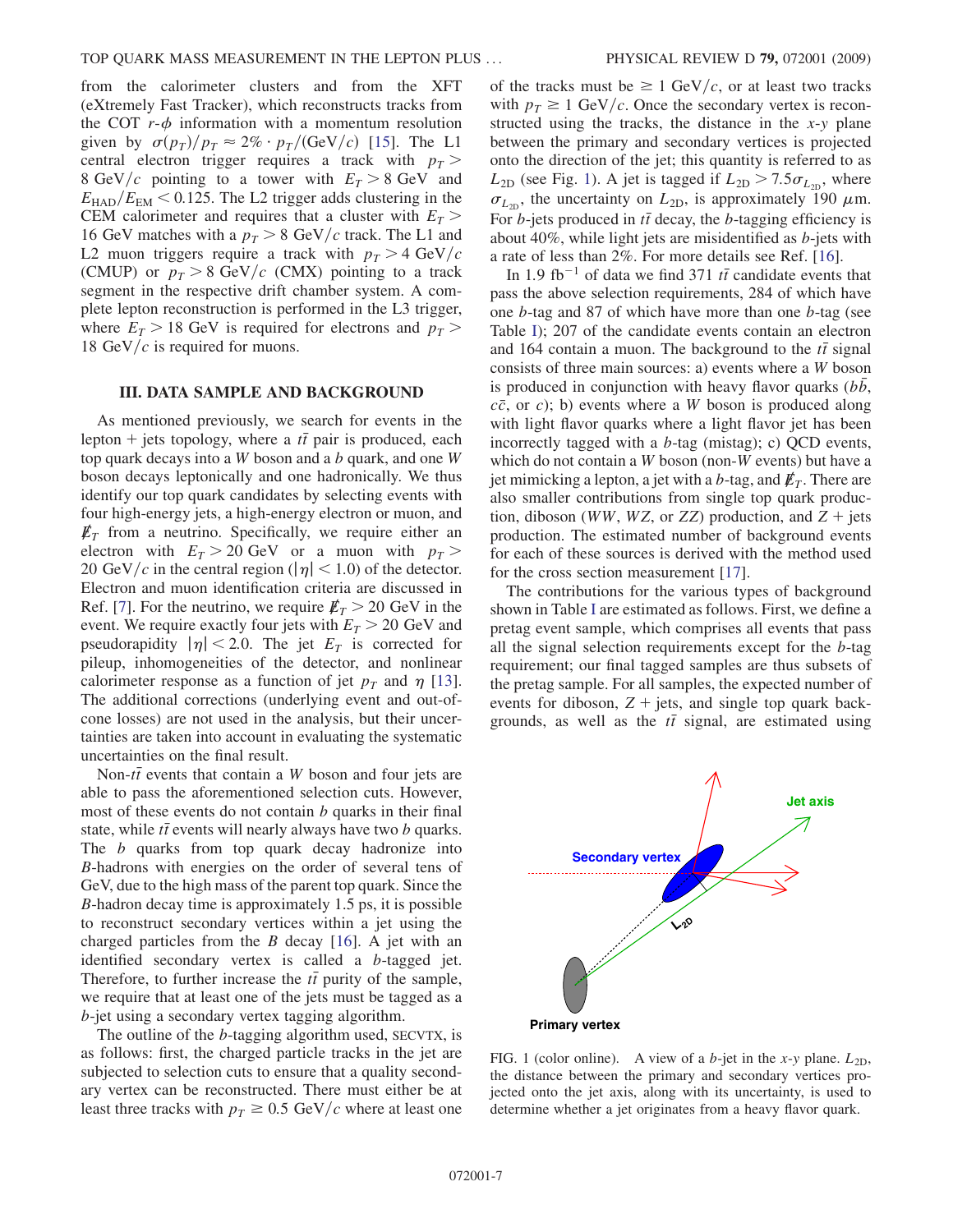<span id="page-10-0"></span>TABLE I. Summary of observed data and predicted  $t\bar{t}$  signal and background contributions as a function of b-tags in the event.

| Background                        | 1 tag            | $\geq$ 2 tags   |
|-----------------------------------|------------------|-----------------|
| Non- $W$ QCD                      | $13.8 \pm 11.5$  | $0.5 \pm 1.5$   |
| $W$ + light flavor (mistag)       | $16.3 \pm 3.6$   | $0.3 \pm 0.1$   |
| Diboson (WW, WZ, ZZ), $Z$ + jets  | $5.5 \pm 0.4$    | $0.5 \pm 0.1$   |
| $W + b\bar{b}$ , $c\bar{c}$ , $c$ | $26.1 \pm 10.2$  | $3.4 \pm 1.4$   |
| Single top                        | $3.0 \pm 0.2$    | $0.9 \pm 0.1$   |
| Total background                  | $64.7 \pm 16.3$  | $5.5 \pm 2.6$   |
| Predicted $t\bar{t}$ signal       | $182.6 \pm 24.6$ | $69.4 \pm 11.2$ |
| Events observed                   | 284              | 87              |

Monte Carlo (MC) simulated events assuming the theoretical cross sections. To simulate the signal, we generate  $t\bar{t}$ events at a variety of top quark masses from 152 GeV/ $c^2$ to 190 GeV/ $c^2$  (needed for our top mass analysis) using the PYTHIA MC generator version 6.216 [\[18](#page-25-0)]. As a crosscheck we also use  $t\bar{t}$  signal events generated with the HERWIG generator version 6.510 [\[19\]](#page-25-0). For the number of expected  $t\bar{t}$  events used in the background estimate we use a top mass of 175 GeV/ $c^2$ , with a calculated  $t\bar{t}$  production cross section of  $6.7 \pm 0.8$  pb [[20](#page-25-0)].

The non- $W$  contribution is estimated by a fit to the observed  $E_T$  distribution of expected  $E_T$  distributions for non-W events (which lie mostly in the low  $E_T$  region) and  $W +$  jets events. These distributions are taken from data sidebands (either events with leptons which fail to meet the isolation requirements, or from ''antielectron'' samples, which are electron candidates failing two other selection requirements) and from simulated MC events. This fit is performed separately for the pretagged and tagged samples to obtain the expected number of events in each.

The  $W +$  jets background contribution to the pretag sample is taken as the remainder after subtracting all the above pretag contributions. The relative contribution of  $W$  + heavy flavor events to the pretag  $W$  + jets contribution is estimated with MC simulation. We use MC events generated with the ALPGEN [\[21\]](#page-25-0) generator (version 2.10 prime) along with PYTHIA version 6.325 to perform the parton shower and hadronization. The ALPGEN program is used to generate samples with specific numbers of partons in the matrix element; this decreases the time to generate



FIG. 2. Comparison of data and MC predictions for the selected events. The confidence level obtained from a K-S test on the two distributions is indicated on the histogram. The plots show, in order, the corrected  $E<sub>T</sub>$  of the leading jet, 2nd jet, 3rd jet, and 4th jet in our events.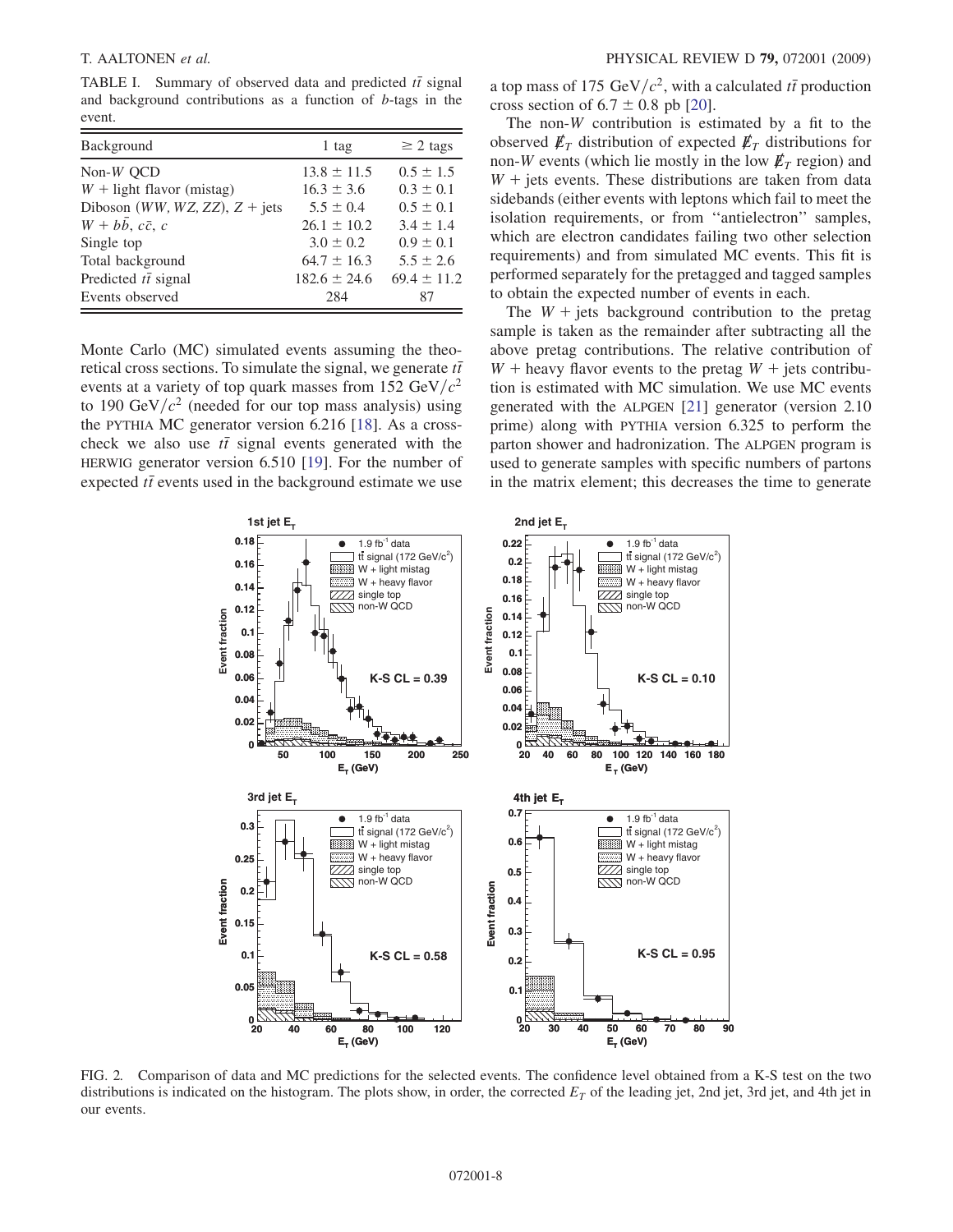events with high jet multiplicity. Since each sample contains a different number of partons (for instance, the  $W +$  $b\bar{b}$  sample contains  $W + b\bar{b} + 0p$ ,  $W + b\bar{b} + 1p$ , and  $W + b\overline{b} + \geq 2p$  contributions), we combine the separate samples using their expected fractions, and remove overlaps using the ALPGEN jet-parton matching along with a jetbased heavy flavor overlap removal algorithm [[17](#page-25-0)]. Finally, applying heavy flavor and light flavor b-tag efficiencies we obtain the estimated  $W +$  jets contributions to the final sample.

The single top quark contribution is generated using the MadGraph/MadEvent [\[22](#page-25-0)] package along with PYTHIA for the parton shower and hadronization. Since their expected contribution is small, we do not use separate MC samples for diboson or  $Z +$  jets backgrounds, but rather merge them into the  $W +$  light flavor total. All MC samples are simulated using the CDF II detector response simulation package [[23](#page-25-0)].

Table [I](#page-10-0) summarizes the data sample composition as a function of the number of tagged jets in the event. The total number of expected background events in our data sample is  $N_{\text{bg}} = 70.3 \pm 16.5$  out of 371 observed events.

We test our background model by comparing selected kinematic distributions in the data with those expected by our model, by adding the MC samples used for the  $t\bar{t}$  signal and backgrounds and the data samples used for the QCD background according to their predicted proportions.

Figures [2](#page-10-0) and 3 show the comparisons. All of these plots require exactly four jets with  $E_T > 20$  GeV and  $|\eta| < 2.0$ , but in Fig. 3, we also show the number of jets with lower energies for an additional comparison between data and MC. For each quantity, we perform a Kolmogorov-Smirnov (K-S) test comparing the data and MC samples; in all cases, the resulting confidence level shows a good agreement, which validates the use of the MC generators and the QCD background used in this analysis.

### IV. SIGNAL LIKELIHOOD

The matrix element method allows for efficient incorporation of the theoretical assumptions about the process under study into the data analysis. The phase space integration procedure can be viewed as a Bayesian marginalization of the event probability over all unobserved



FIG. 3. Comparison of data and MC predictions for the selected events. The confidence level obtained from a K-S test on the two distributions is indicated on the histogram. The plots show, in order, the event  $\not{E}_T$ , the total number of jets with  $E_T > 12$  GeV and  $|\eta|$  < 2.4 in the event, the  $E_T$  for all jets with a b-tag, and the lepton  $p_T$ .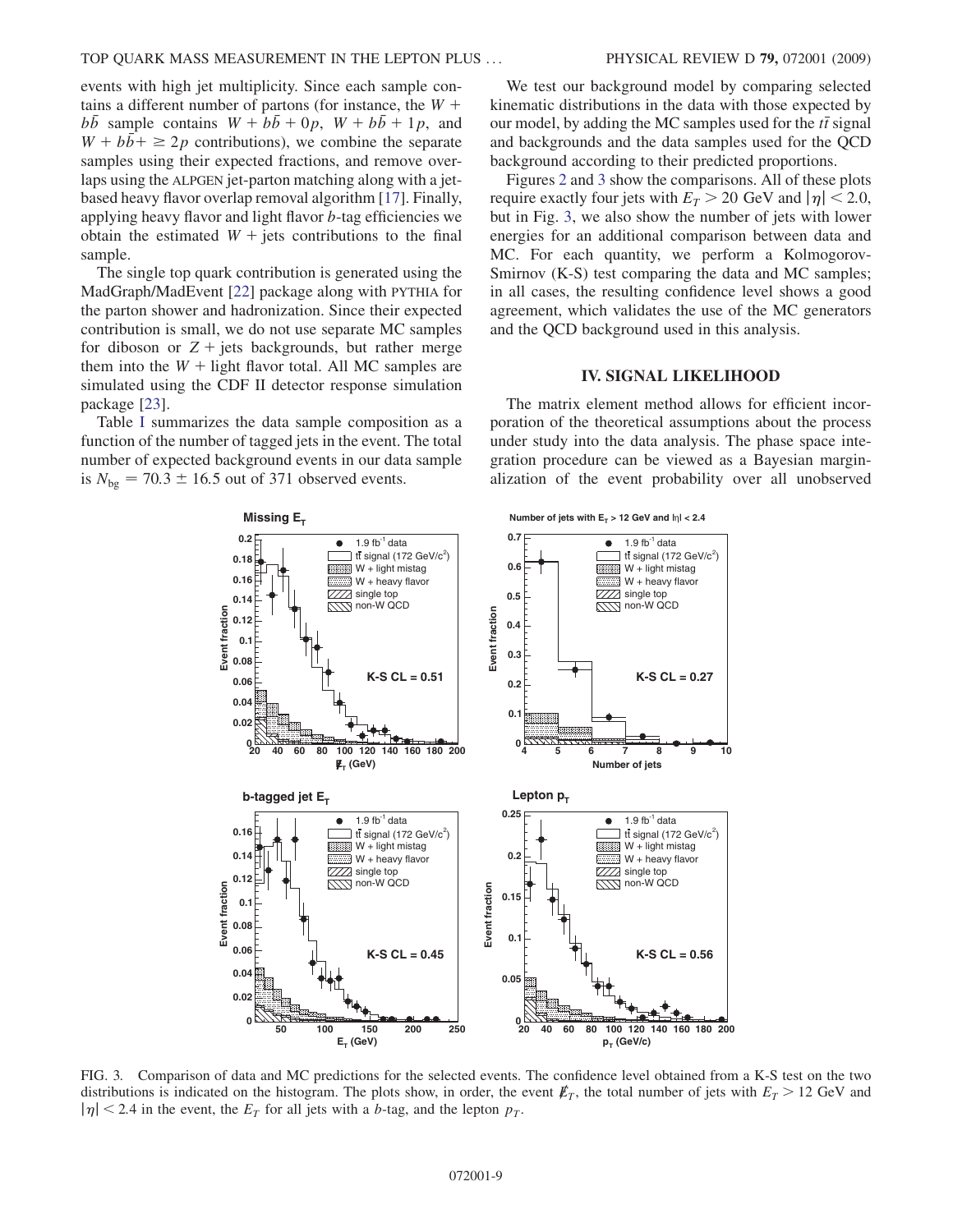<span id="page-12-0"></span>degrees of freedom. Particle theory provides a wellmotivated informative prior for this marginalization. Maximization of the likelihood with respect to the measured parameters results in an efficient (in the statistical sense) estimate of these parameters.

Instead of attempting to integrate over the complete phase space of the process which can include hundreds of particles, we assume that the final-state parton showering and hadronization processes, together with the detector response, can be modeled empirically by the transfer functions. This assumption allows for a drastic reduction in the phase space complexity. However, calculation of the remaining tree-level phase space integrals still remains a formidable problem when a large number of events and parameter values must be processed. Therefore, we employ additional assumptions, detailed later in this section, to reduce the dimensionality. To compensate for these assumptions, we introduce the concept of ''effective propagators'' that modify the tree-level matrix element of the interaction.

For each event we obtain a  $t\bar{t}$  signal probability as a function of the top quark pole mass  $(m_t)$  and the jet energy scale (JES) using the following expression:

$$
L(\vec{y}|m_t, \text{JES}) = \frac{1}{N(m_t)} \frac{1}{A(m_t, \text{JES})}
$$

$$
\times \sum_{i=1}^{24} w_i \int \frac{f(z_1)f(z_2)}{FF} \text{TF}(\vec{y} \cdot \text{JES}|\vec{x})
$$

$$
\times |M_{\text{eff}}(m_t, \vec{x})|^2 d\Phi(\vec{x}), \tag{2}
$$

where  $\vec{v}$  are the quantities we measure in the detector (the momenta of the charged lepton and all the jets);  $\vec{x}$  are the parton-level quantities that define the kinematics of the event;  $N(m_t)$  is an overall normalization factor;  $A(m_t, JES)$  is the event acceptance as a function of  $m_t$ and JES;  $f(z_1)$  and  $f(z_2)$  are the parton distribution functions (PDFs) for incoming parton momentum fractions  $z_1$ and  $z_2$ ; FF is the relativistic invariant flux; TF $(\vec{v} \cdot JES \mid \vec{x})$ are the transfer functions that predict the measured jet momenta distributions given the quark kinematics;  $d\Phi(\vec{x})$ indicates integration over the phase space of the two initial and six final-state partons and leptons in the  $t\bar{t}$  production and decay (including necessary Jacobians); and  $M_{\text{eff}}(m_t, \vec{x})$ is the modified matrix element for  $t\bar{t}$  production and decay. The PDFs,  $f(z_1)$  and  $f(z_2)$ , are integrated over the appropriate combinations of incoming  $q\bar{q}$  and gluons. We use the CTEQ5L PDFs [[24\]](#page-25-0) in our integration. The integral is calculated for each of the 24 possible permutations of jet-parton assignment and then summed with the appropriate weights  $w_i$ , where the weights are determined by the b-tagging information on the jets. Specifically, for each tagged jet in the event, a weight equal to the tag rate of the jet is given if it is assigned to a  $b$  parton, and a weight equal to the mistag rate is given if it is assigned to a light parton. An untagged jet is given a weight of 1 minus the tag rate if assigned to a b parton, and 1 minus the mistag rate if assigned to a light parton. The four individual jet weights are then multiplied. Figure 4 shows the parametrizations of the tag rates as a function of jet  $E_T$  and  $|\eta|$  used to determine the  $w_i$  values; we assign a probability for a c



FIG. 4. Efficiency for the SECVTX algorithm with systematic uncertainties. The top two plots show the tag efficiency for tagging b-jets as a function of the jet  $E_T$  (left) and  $|\eta|$  (right), and the bottom two plots show the tag rate for light jets (mistags), also as a function of jet  $E_T$  (left) and  $|\eta|$  (right). The fits used as a parametrization in our analysis are also shown.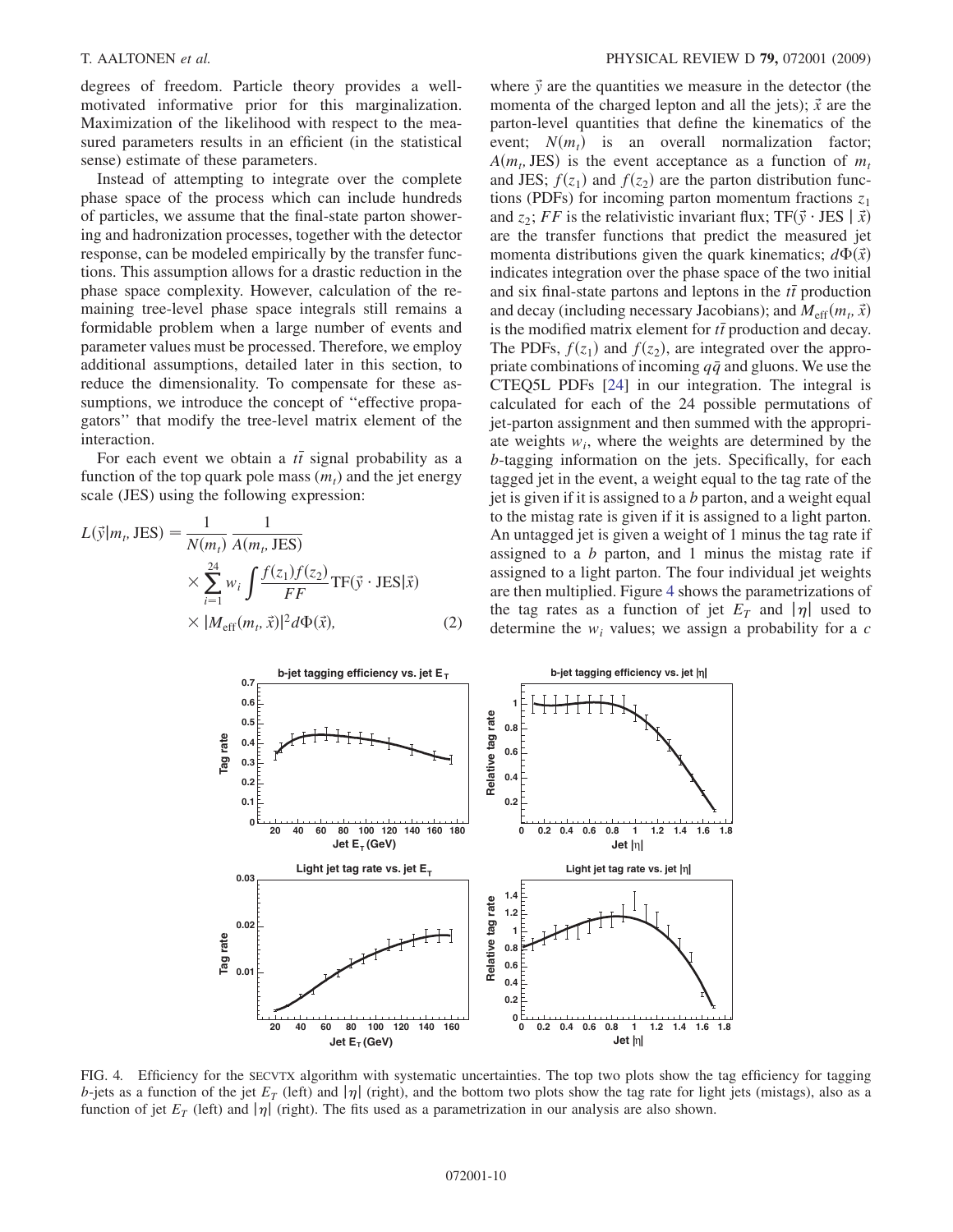jet to be tagged equal to 0.22 times the probability for a b-jet with the same  $E_T$  and  $|\eta|$ . These values are derived from Monte Carlo events and then corrected with a scale factor measured in data to account for differing tag rates in Monte Carlo events and data events.

We begin with the Kleiss-Stirling matrix element [[6\]](#page-24-0), which includes both  $q\bar{q} \to t\bar{t}$  and  $gg \to t\bar{t}$  production processes, as well as all spin correlations. The integral formula in Eq. [\(2\)](#page-12-0) requires a 24-dimensional integration (eight four-vectors are needed to describe the reaction, but energy-momentum conservation together with the negligible masses of the initial partons and the final-state leptons allow for a trivial phase space dimensionality reduction to 24). This is computationally difficult to evaluate, so we make the following simplifying assumptions: the lepton direction and momentum are perfectly measured; the directions of the partons coincide with the measured jet directions; the light-quark masses are zero, the *b* quark from the hadronic top quark is on mass shell, and the b quark from the leptonic top quark has zero mass. The last assumption results in a simplification of the kinematic equation on the leptonic side, from an 8thorder to a 4th-order polynomial. We introduce a prior for the transverse momentum of the  $t\bar{t}$  system into the overall event probability formula, but we do not consider the transverse motion of individual initial partons. This allows us to eliminate two more integration variables. The  $t\bar{t}$  transverse momentum prior, as constructed from HERWIG MC samples, is nearly independent of the top quark mass for masses between 120 and 220 GeV/ $c^2$ . The transverse momentum of the initial partons is also neglected for the determination of  $z_1$  and  $z_2$  from the event kinematics.

We choose the set of seven remaining variables of integration to be the squared masses  $M_t^2$  and  $M_W^2$  on both the leptonic decay and hadronic decay side of the  $t\bar{t}$  system,  $\beta = \log(p_q/p_{\bar{q}})$ , where  $p_q$  and  $p_{\bar{q}}$  are the magnitudes of the momenta of the two products from the hadronic W boson decay, and the two-dimensional transverse momentum vector  $\vec{p}_T$  of the  $t\bar{t}$  system. Note that the top quark and W boson pole masses,  $m_t$  and  $m_W$ , are not the same variables as  $M_t$  and  $M_W$ . The latter variables refer to the top quark and W boson masses in a given event, and we integrate over them in our likelihood calculation.

The expected distributions of  $M_t^2$  and  $M_W^2$  are defined almost exclusively by the top quark and W boson propagator terms in the matrix element. Nominally, these are relativistic Breit-Wigners peaked at the top quark and W boson masses; however, the kinematic assumptions to reduce the number of integration dimensions described above cause the  $M_t^2$  and  $M_W^2$  distributions to be altered from their Breit-Wigner form. To account for this, we replace the Breit-Wigner propagators in the matrix element with propagators that reflect the assumptions; we call these adjusted propagators ''effective propagators.''

### A. Effective propagators

The effective propagators are built by calculating invariant masses of ''effective partons.'' These objects are constructed in such a manner that their four-momenta can be reproduced exactly using only the integration variables and the variables measured in the detector by solving kinematic equations consistent with our assumptions. In each MC event, we find the assignment of the four tree-level partons to the four highest  $p_T$  jets reconstructed in the detector that minimizes the combined distance in the  $\eta$ - $\phi$  space between partons and jets. Then we construct effective partons by building four-vectors that have the energies of the treelevel partons, the directions of the matched calorimeter jets, and the masses used in the kinematic equation solvers (i.e., zero for light quarks and the leptonic side  $b$ , and 4.95 GeV/ $c^2$  for the hadronic side b). We associate effective values of top quark and W boson mass, as well as  $\beta$ and  $\vec{p}_T(t\vec{t})$ , by building these quantities out of the effective partons. The effective partons are also used in the construction of our calorimeter transfer functions, for the sake of consistency.

The construction of the effective propagator on the leptonic side uses values of the lepton momentum smeared according to the Gaussian resolution functions given in Sec. II:  $\sigma(p_T)/p_T = 0.1\% \cdot p_T/(\text{GeV}/c)$  for muons and  $\sigma(E_T)/E_T = 13.5\% / \sqrt{E_T/\text{GeV}} \oplus 2\%$  for electrons.

The choice of the neutrino  $p<sub>z</sub>$  is ambiguous; for each event we solve for the  $p<sub>z</sub>$  that minimizes the deviation of the effective leptonic W boson and top quark masses,  $M_{W,eff}$  and  $M_{teff}$ , from the tree-level W boson mass,  $M_{W,gen}$ , and top quark mass,  $M_{t,gen}$ . The deviation is quantified by a  $\chi^2$  defined as

$$
\chi^2 = \frac{(M_{t,\text{eff}}^2 - M_{t,\text{gen}}^2)^2}{\sigma_t^2} + \frac{(M_{W,\text{eff}}^2 - M_{W,\text{gen}}^2)^2}{\sigma_W^2},\quad(3)
$$

where

$$
\sigma_t = \Gamma_t m_t, \qquad \sigma_W = \Gamma_W m_W, \tag{4}
$$

 $m_t$  and  $m_W$  are pole masses for the top quark and the W boson, and  $\Gamma_t$  and  $\Gamma_W$  are their decay widths. When this  $p_z$ search is performed, the transverse momentum of the leptonic-side top quark is set to the difference between the tree-level MC value of the  $t\bar{t}$  transverse momentum and the effective transverse momentum of the hadronic-side top quark.

In our calculations we assume that there is no correlation between the effective propagators on the hadronic and leptonic sides of the event. In reality, the invariant masses on the leptonic side are affected by the hadronic side uncertainties due to the definition of the leptonic top quark momentum used in the effective propagator construction. However, the uncertainty due to the transverse momentum transfer from the hadronic to the leptonic side is not large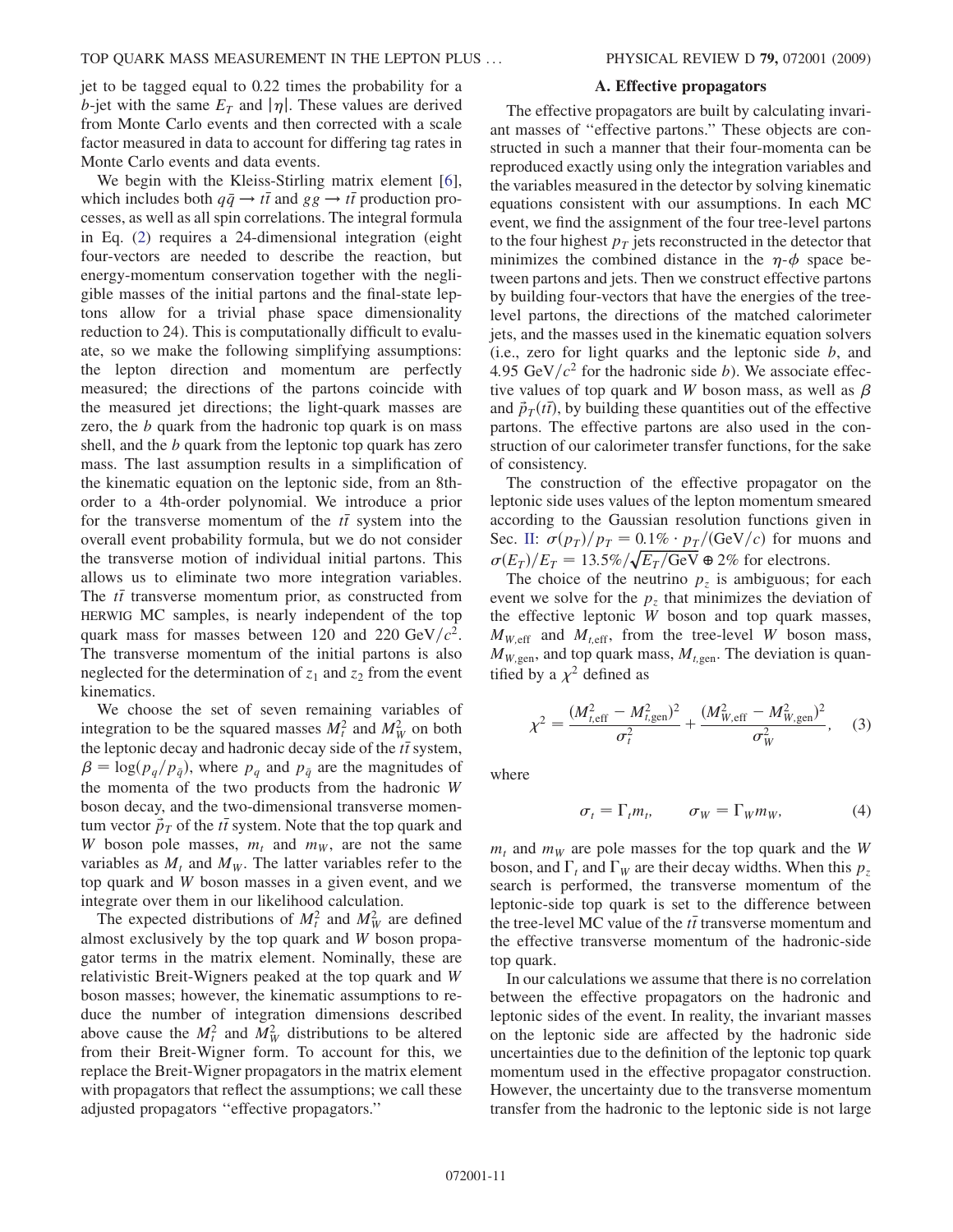in comparison with the uncertainty associated with the unknown transverse momentum of the  $t\bar{t}$  system itself.

The widening of the effective invariant masses in comparison with the original Breit-Wigner distributions depends on the event kinematics. For example, finite angular resolution of the detector results in the greatest widening of the effective W boson mass distribution on the hadronic side when the opening angle between the two jets originating from the W boson decay is close to  $\pi/2$ . Because of the large dimensionality of the phase space and limited CPU resources available, it is not feasible to model the shapes of the effective invariant mass distributions for each kinematic configuration encountered in the calculation of event probabilities. Instead, we characterize these shapes using a low-dimensional quantity with high predictive power: the covariance matrix for effective W boson and top quark masses.

On the hadronic side of the event we calculate the appropriate Jacobian and propagate the uncertainties from jet masses and angles to  $M_t^2$  and  $M_W^2$  using the standard, first-order multivariate error propagation formulae. We assume that the uncertainties of jet masses and angles are not correlated. The angular resolutions calculated with HERWIG and used to build the hadronic-side propagators are shown in Fig. 5, where the angular resolution is defined as the width of the  $\Delta \eta$  or  $\Delta \phi$  distribution in a given parton  $p<sub>T</sub>$  bin. The resolution on the jet mass squared used for covariance matrix estimation is assumed to be constant:  $\sigma(m^2) = 242 \text{ GeV}^2/c^4$  for b-jets and  $\sigma(m^2) = 202 \text{ GeV}^2/c^4$  for light jets. (These values are also calculated with HERWIG.) The uncertainties on the magnitudes of the parton momenta are not used to build this covariance matrix—these uncertainties are taken into account by the transfer functions.

Three independent quantities can be extracted from the covariance matrix constructed in this manner: the standard deviations for  $M_t^2$  and  $M_W^2$  and the correlation coefficient. We assume that the hadronic side effective propagator depends only on these three quantities. However, we do not make any functional assumption about the propagator shape. Instead, we use MC events to build a nonparametric estimate of the propagator density. We split the 3-D space of the two standard deviations and the correlation coefficient into cells that contain approximately equal numbers of events. In each cell, we use a kernel density estimation technique [\[25\]](#page-25-0) to construct the effective propagator. The propagator is initially evaluated on a sufficiently dense rectangular grid, and fast linear interpolation is used to find its values during subsequent calculations. When the event is reconstructed during the likelihood integration, the covariance matrix is calculated for the given kinematics, and the corresponding effective propagator density is looked up in a table of precomputed propagators.

Because of the presence of the unobserved neutrino, the kinematic configuration on the leptonic side of the event is significantly less constrained than that on the hadronic side, and provides less information about the top quark mass and the jet energy scale. Because of this, we employ a simplified model for the leptonic side effective propagators. These propagators are averaged over various kinematic configurations, and they depend only on the assumed top quark pole mass, not on the kinematics of a particular event. (The hadronic side propagators depend on the top quark pole mass implicitly, via the Jacobians used in the error propagation.) Examples of the hadronic and leptonic side effective propagators are shown in Fig. [6.](#page-15-0) Note that  $\Delta M_t$  is defined as the difference between  $M_t$  and the pole mass  $m_t$ .

### B. Transfer functions

The transfer functions relate the parton transverse momentum,  $p_T$ , to the measured jet momentum. They are probability distributions of  $p/E$ , the ratio of the magnitude of the jet momentum  $p$  to the parent effective parton energy E, parametrized as a function of the transverse momentum of the parent effective parton (described in the previous section). We construct our transfer functions using  $t\bar{t} \rightarrow$  lepton + jets MC events in a wide range of top quark masses, requiring the same selection cuts as described earlier. In this sample, the parton is matched to



FIG. 5 (color online). Angular resolution in  $\eta$  (left) and  $\phi$  (right) as a function of parton  $p_T$ . The dashed line indicates the resolution for light quarks, and the solid line for b quarks.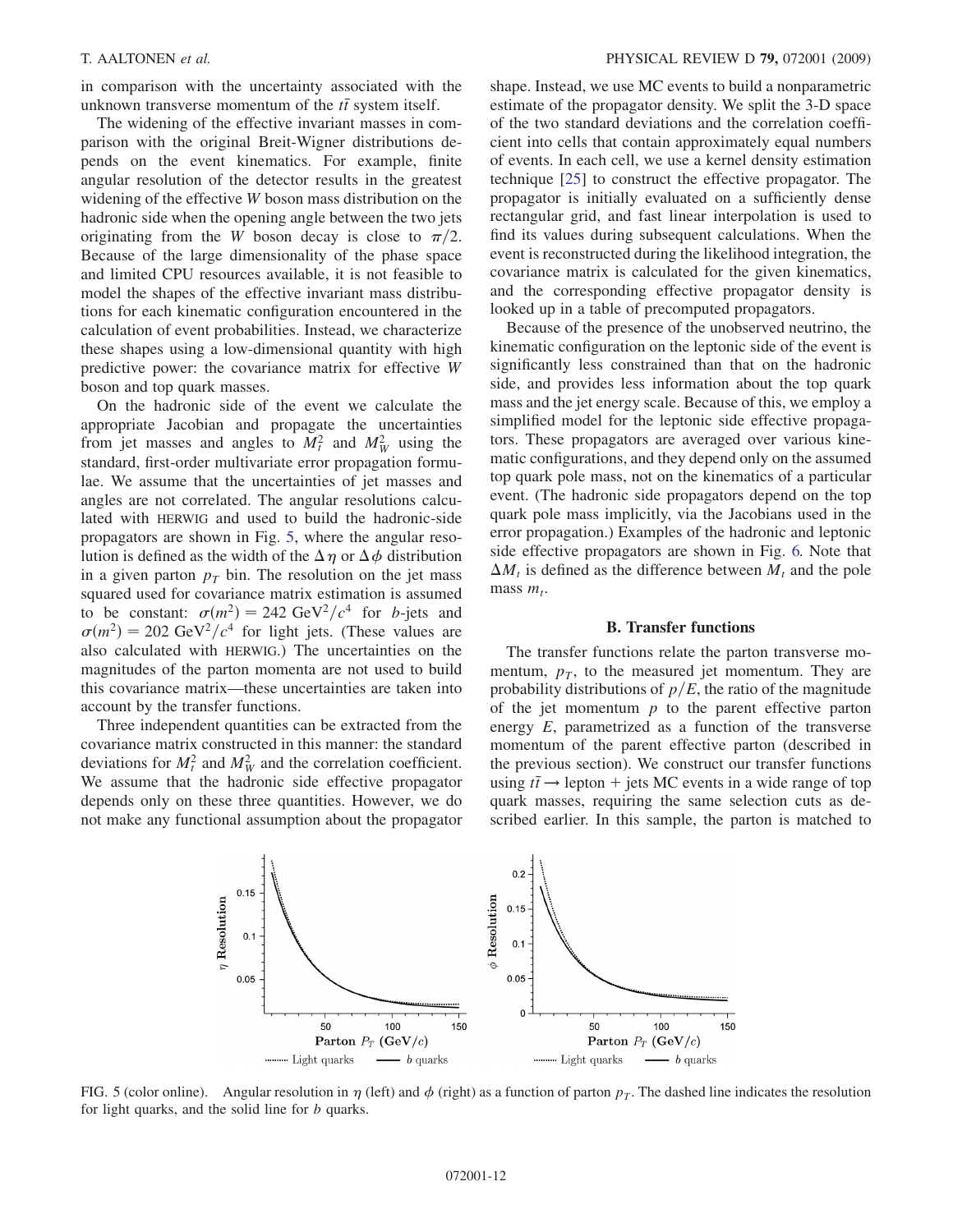<span id="page-15-0"></span>

FIG. 6. Contour plots of the propagators in  $M_W^2$  and  $\Delta M_t$ . Left: Breit-Wigner propagator, for comparison. Center: Sample effective propagator on the hadronic side of the event. Right: Sample effective propagator on the leptonic side of the event.

the simulated jets,  $p/E$  distributions are created in bins of the parent parton  $p<sub>T</sub>$ , and then these distributions are fit with a  $p_T$ -parametrized function. The function is constructed using Johnson curves [\[26\]](#page-25-0), which allow us to fit a variety of non-Gaussian shapes. These curves are parametrized by quantities calculated from the transfer function distributions themselves: mean  $(\mu)$ , standard deviation  $(\sigma)$ , skewness (s), and kurtosis (k), which, in turn, smoothly depend on the parton  $p<sub>T</sub>$ . We extrapolate the fitted transfer functions for momenta that are below the cutoff value imposed in the sample. This extrapolation ensures that the transfer functions are correctly normalized, as it accounts for jets that do not appear in our sample due to selection cuts. Separate transfer functions are cre-



FIG. 7. Sample fitted transfer functions for light and b quarks in  $\eta$  bins. Transfer functions are shown for light quarks with parton  $P_T = 40$  and 70 GeV/c (top left and right, respectively), and for b quarks with parton  $P_T = 40$  and 70 GeV/c (bottom left and right, respectively).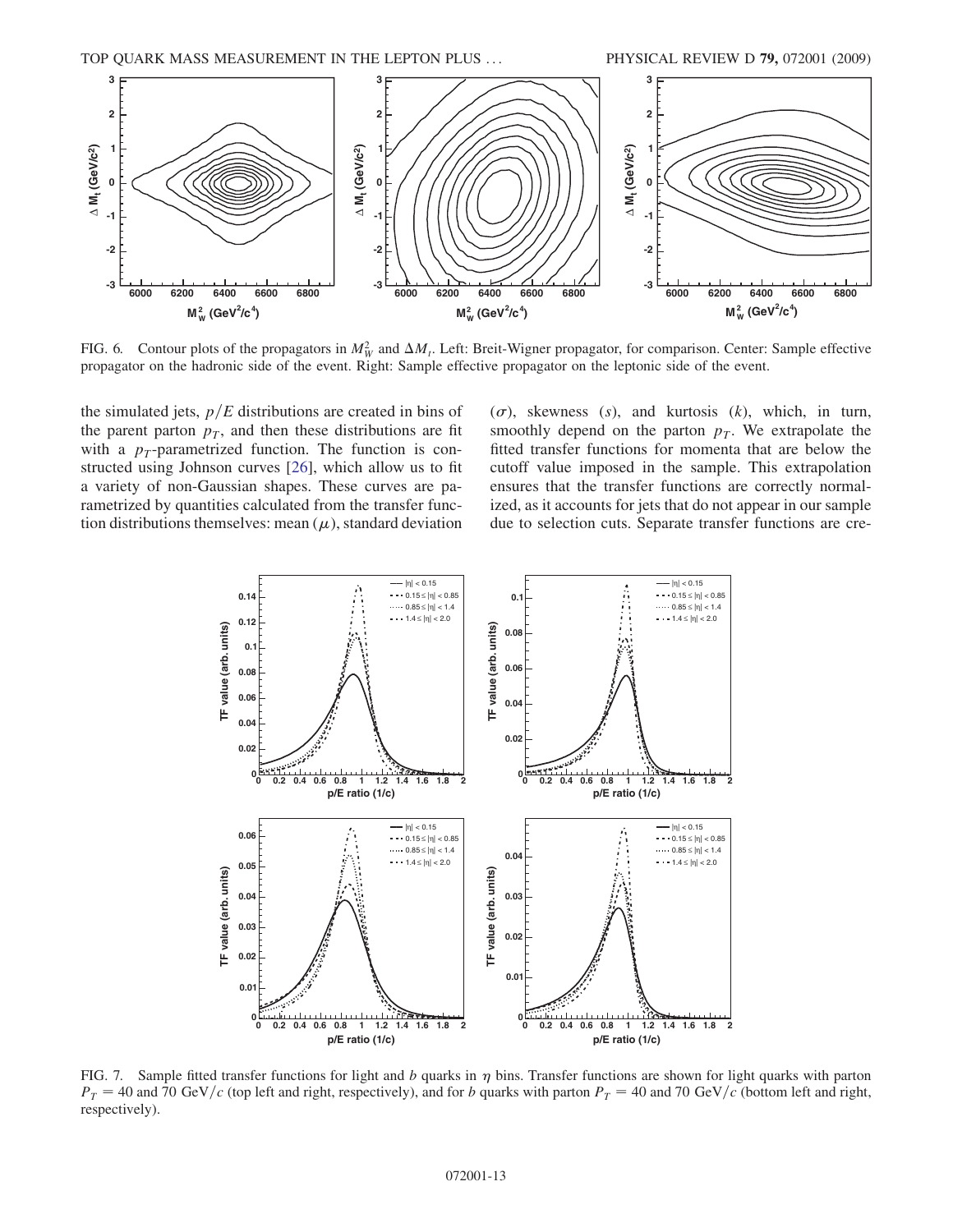ated for four different  $\eta$  regions of the detector, as well as for b quarks and light quarks. Figure [7](#page-15-0) shows transfer function examples for light and b quarks for several different parton  $p_T$  values and  $\eta$  bins.

### C. Normalization and acceptance

The normalization factor  $N(m_t)$  in Eq. ([2\)](#page-12-0) is obtained by integrating the Kleiss-Stirling matrix element [[6](#page-24-0)] together with the PDFs and the flux factor over the phase space formed by the two initial and the six final-state particles. The resulting cross section as compared to the  $t\bar{t}$  cross section in HERWIG is shown in Fig. 8. We do not expect perfect agreement due to the absence of radiation in our code.

The resulting normalization is then corrected by a small additional factor to account for the difference between the effective propagators and Breit-Wigners. The normalization correction is calculated as follows. We split the matrix element into two parts:  $|M(\vec{x})|^2 = \Gamma_{\text{tree}}(\vec{x}) |M(\vec{x})^*|^2$ , where  $\vec{x}$  completely specifies the phase space point,  $\Gamma_{\text{tree}}(\vec{x})$  is the product of the four Breit-Wigners, and  $|M(\vec{x})^*|^2$  is the rest of the matrix element. Using this notation, the tree-level normalization is  $\int F(\vec{x}) \Gamma_{\text{tree}}(\vec{x}) |M(\vec{x})^*|^2 d\vec{x}$ , where  $F(\vec{x})$  is the remaining term in the cross section (flux factor and structure functions). The correct normalization with the effective propagators is instead

$$
\int F(\vec{x}_{\rm eff}) \Gamma_{\rm eff}(\vec{x}_{\rm eff}) |M(\vec{x}_{\rm eff})^*|^2 d\vec{x}_{\rm eff}, \tag{5}
$$

where  $\vec{x}_{\text{eff}}$  specifies the kinematic configuration of the effective partons. This quantity can be rewritten as

$$
\int \frac{F(\vec{x}_{\rm eff}) \Gamma_{\rm eff}(\vec{x}_{\rm eff}) |M(\vec{x}_{\rm eff})^*|^2 d\vec{x}_{\rm eff}}{F(\vec{x}) \Gamma_{\rm tree}(\vec{x}) |M(\vec{x})^*|^2 d\vec{x}} F(\vec{x}) \Gamma_{\rm tree}(\vec{x}) |M(\vec{x})^*|^2 d\vec{x}.
$$
\n(6)

From this point forward we proceed as if there is a one-toone correspondence between points in  $\vec{x}$  and  $\vec{x}_{eff}$  [\[27\]](#page-25-0). By construction, the propagators play the role of densities in their corresponding spaces. Therefore,  $\Gamma_{\text{eff}}(\vec{x}_{\text{eff}})d\vec{x}_{\text{eff}} =$  $\Gamma_{\text{tree}}(\vec{x})d\vec{x}$ , and we need only to calculate

$$
\int \frac{F(\vec{x}_{\rm eff})|M(\vec{x}_{\rm eff})^*|^2}{F(\vec{x})|M(\vec{x})^*|^2} F(\vec{x}) \Gamma_{\rm tree}(\vec{x}) |M(\vec{x})^*|^2 d\vec{x}.\tag{7}
$$

This quantity is the average value of

$$
\frac{F(\vec{x}_{\text{eff}})|M(\vec{x}_{\text{eff}})^{*}|^2}{F(\vec{x})|M(\vec{x})^{*}|^2},\tag{8}
$$

calculated over the tree-level MC events, times the cross section. The resulting correction factor is plotted in Fig. 8 as a function of the top quark mass.

The acceptance  $A(m_t, JES)$  is obtained from  $t\bar{t}$  MC events in which parton angles are randomized to simulate the small angular resolution uncertainty of the detector, and parton momenta are smeared according to our transfer functions to mimic the jet momenta that would have been measured in the detector. The kinematic distributions for the smeared events are similar to those of fully simulated events. We do this for all the values of the top quark mass and JES over which the likelihood function is defined, and then calculate the acceptance at each  $m_t$  and JES value to be the fraction of these MC events that pass our selection cuts. The advantage of this approach as opposed to using fully simulated MC events is that the jet-parton association is exact, and events with incorrect jet-parton association can be excluded from the efficiency calculations. Our probability model describes tree-level signal events with the correct set of jets; therefore, we do not use fully simulated events, which include effects not accounted for in our model, such as gluon radiation. The transfer functions are normalized with respect to all jet momenta, not just those which pass the cuts. By building an acceptance function from events smeared according to our transfer functions, we directly normalize our likelihood. Furthermore, we can generate our acceptance from a much larger sample of events because we avoid the computing intensive steps of event simulation and reconstruction, while reducing statistical fluctuations in the resulting curve. Figure [9](#page-17-0) shows the 2-D acceptance as a function of  $m_t$  and JES.



FIG. 8 (color online). Left: Cross section obtained from our normalization calculation as a function of  $m_t$  compared with the cross section used in HERWIG. Right: Normalization correction factor due to effective propagators as a function of  $m_t$ .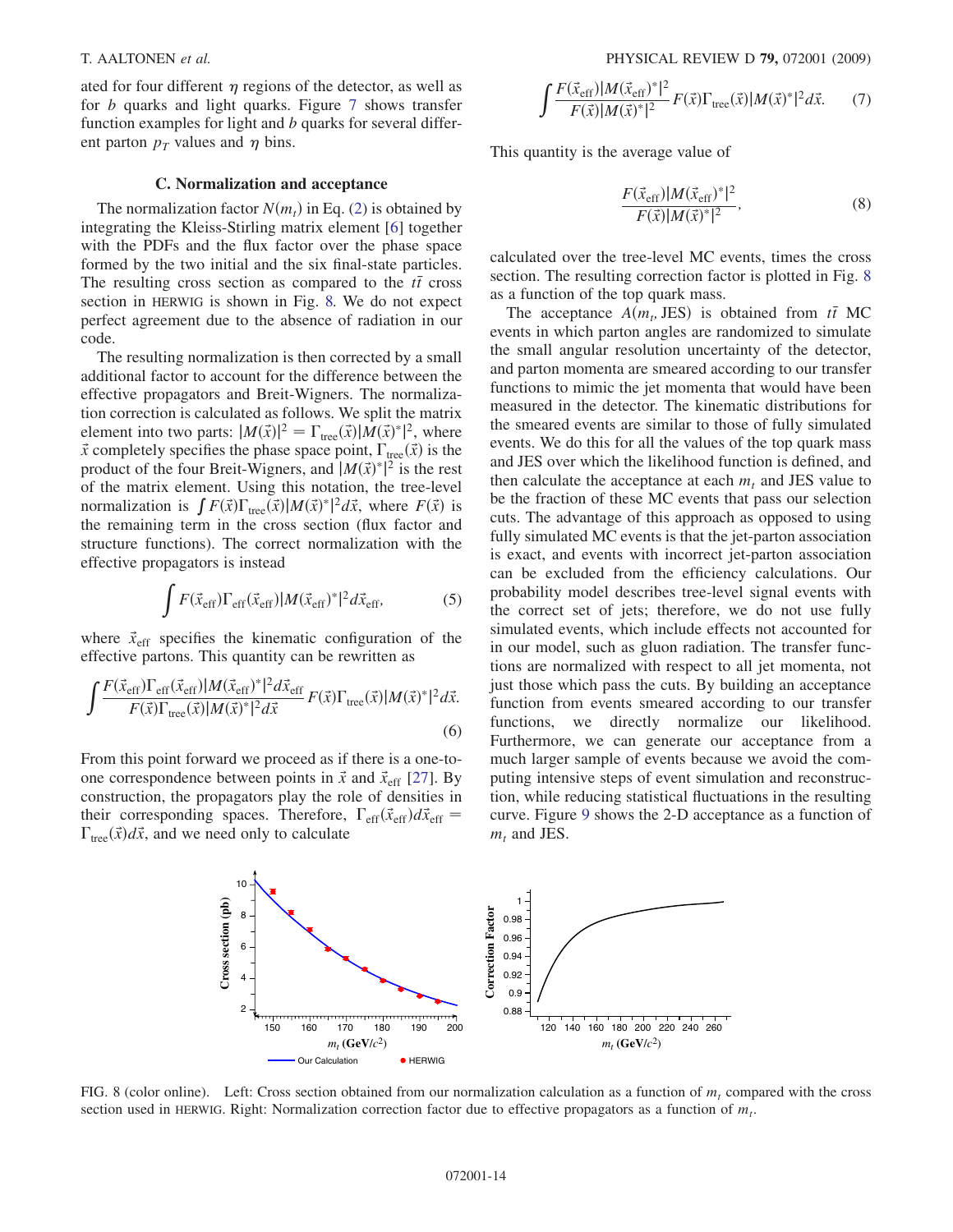<span id="page-17-0"></span>

FIG. 9. Acceptance used in Eq. [\(2\)](#page-12-0) as a function of  $m_t$  and JES.

### V. BACKGROUND DISCRIMINATION AND FINAL LIKELIHOOD

Our integration method calculates the likelihood for an event assuming the  $t\bar{t}$  hypothesis, hence we use a neural network approach to discriminate against background events. The neural network uses ten inputs: seven variables describing the kinematics of the event (the  $p<sub>T</sub>$  for the four leading jets, the lepton  $E_T$ ,  $\rlap{\,/}E_T$ , and  $H_T$ , the scalar sum of these quantities), and three variables describing the topology of the event. The three topological variables are aplanarity,  $D_R$ , and  $H_{TZ}$ . The aplanarity is defined as  $(3/2)Q_1$ , where  $Q_1$  is the smallest eigenvalue of the normalized momentum tensor  $\Theta_{ab} = \sum_i p_a^i p_b^i / \sum_i |\vec{p}_i|^2$ , where the indices  $a$  and  $b$  run over the three axes  $x$ ,  $y$ , and  $z$ , the index  $i$ runs over the four jets and charged lepton, and  $\vec{p}_i$  is the three-momentum of a given particle. The variable  $D_R =$  $\Delta R_{ij}^{\min} \cdot \min(p_z^{(i,j)})/p_T^{\ell}$ , where  $\Delta R_{ij}^{\min}$  is the smallest  $\Delta R$ between any pair of jets,  $min(p_z^{(i,j)})$  is the smaller of the two  $p_z$  values for the two jets in that pair, and  $p_T^{\ell}$  is the



FIG. 10. The distributions of our neural network discriminant variable for signal and background MC events. The peaks on the right are from  $t\bar{t}$  signal events at three top masses. The peaks on the left are from various types of backgrounds.

transverse momentum of the charged lepton.  $H_{TZ}$  is a ratio of scalar sums of transverse and longitudinal momenta; the numerator contains all jets except the leading jet, and the denominator sums all jets, the charged lepton, and the neutrino. The smaller  $|p_z^{\nu}|$  solution given by the kinematic equation for the leptonic W boson decay (assuming  $M_W =$ 80.4 GeV/ $c^2$ ) is taken. The ten variables are summarized in Table II. To construct the neural network, we use the JETNET neural network package, version 3.5 [\[28\]](#page-25-0).

The neural network is trained to separate  $t\bar{t}$  events with a mass of 170 GeV/ $c^2$  from  $W + b\bar{b}$  background; we then cross-check the neural network with other signal masses and background types to make sure that the output shape is not dependent on the signal mass present. Figure 10 shows the neural network output,  $q$ , for a variety of different samples. We compute the background fraction for each observed event as  $f_{bg}(q) = B(q)/[B(q) + S(q)]$ , where the background distribution  $B(q)$ , obtained by adding each type of background with its own weight, and signal distribution  $S(q)$  are each normalized to their overall expected fractions.

Our total likelihood from all events will naturally contain likelihoods from signal events and background events.

TABLE II. Variables included in the neural network discriminant: the first seven are kinematic variables, the last three are topological variables.

| Variable                                                                                                 | Definition                                                                       |
|----------------------------------------------------------------------------------------------------------|----------------------------------------------------------------------------------|
| $p_T^i$                                                                                                  | $p_T$ of each of the 4 leading jets                                              |
| $E_T^{\ell}$                                                                                             | Charged lepton $E_T$ (electron) or $p_T$ (muon)                                  |
| $\not\hspace{-1.2mm}E_{T}$                                                                               | The missing $E_T$                                                                |
| $H_T$                                                                                                    | Scalar sum of jets and lepton transverse momenta and $\not\hspace{-.15cm}/_{T}$  |
|                                                                                                          | $Q_1$ : smallest eigenvalue of the momentum tensor                               |
| Aplanarity = $3/2 \cdot Q_1$<br>$D_R = \Delta R_{ij}^{\min} \cdot \min(p_z^{(i,j)})/p_T^{\ell}$          | $\Delta R_{ii}^{\text{min}}$ is the smallest $\Delta R$ between any pair of jets |
| $H_{\text{TZ}} = \sum_{i=2}^{4^{\circ}}  p_T^i  / (\sum_{i=1}^{4}  p_z^i  +  p_z^{\ell}  +  p_z^{\nu} )$ | Ratio of scalar sums of transverse to longitudinal momenta                       |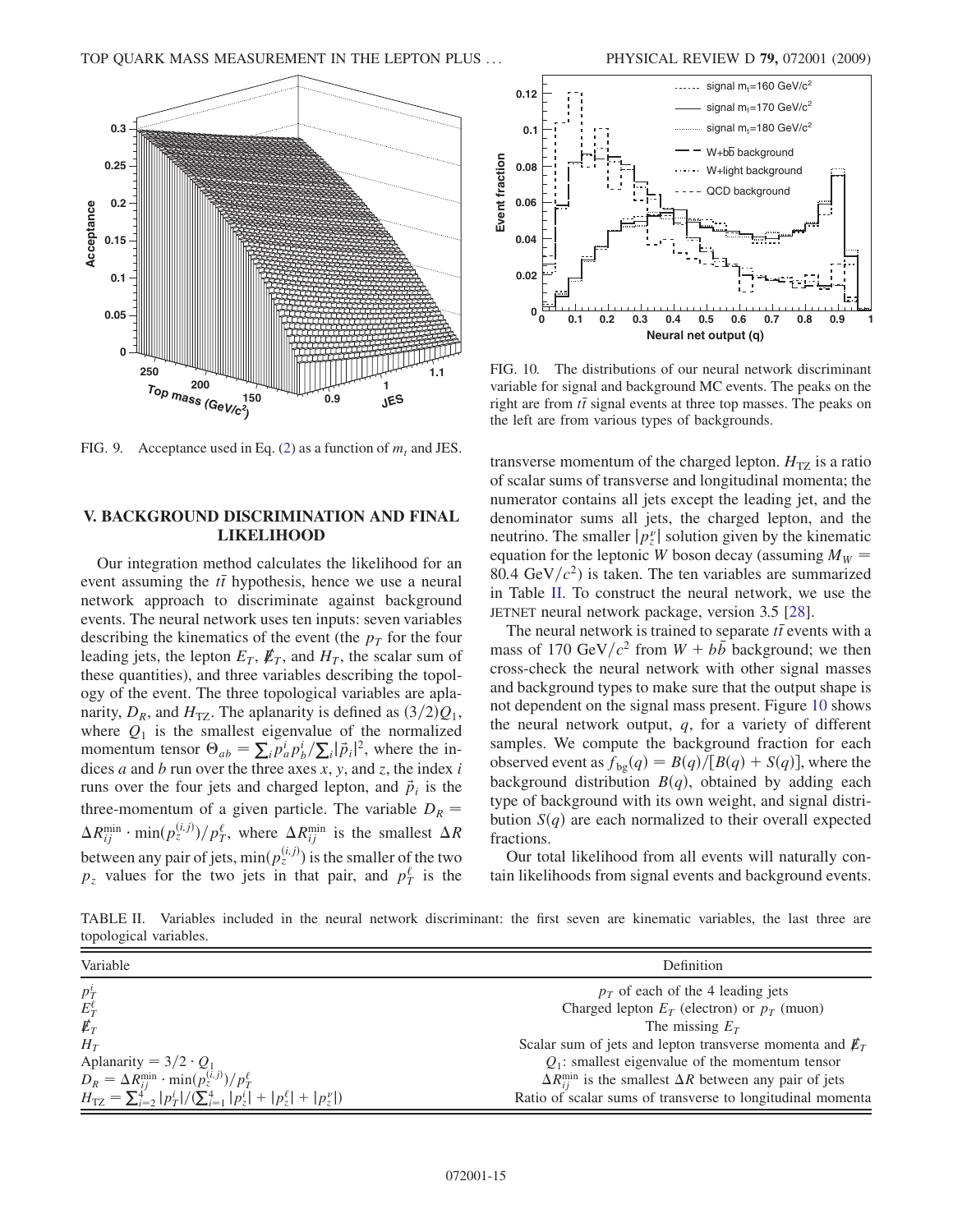<span id="page-18-0"></span>However, only the signal events will contain meaningful information about  $m_t$ . Thus, we want to remove the contribution due to background events from the total likelihood to recover the likelihood from signal events. (Note that there is not a separate matrix element for background processes—the likelihood for all events, signal and background, is calculated under the assumption that the event is a  $t\bar{t}$  signal event.) Consequently, we compute from Monte Carlo simulation the average likelihood for background events and subtract out the expected contribution due to background events from the total likelihood:

$$
logL_{mod}(m_t, JES) = \sum_{i \in events} [log L(\vec{y}_i | m_t, JES)] - n_{bg} log \bar{L}_{bg}(m_t, JES), \qquad (9)
$$

where  $L_{\text{mod}}$  is the modified total likelihood for a given set of events,  $L(\vec{y}_i|m_t, JES)$  is the likelihood for an individual event,  $n_{bg}$  the expected number of background events, and  $\bar{L}_{bg}(m_t, JES)$  is the average likelihood for a background event as computed in Monte Carlo simulation. This calculation is performed separately for 1-tag and >1-tag events, as the background fractions and  $\bar{L}_{bg}(m_t, \text{JES})$  are different for the two subsamples.

We can rewrite Eq. (9) in terms of the individual perevent background fraction to obtain our final modified likelihood  $L_{mod}$ :

$$
\log L_{\text{mod}}(m_t, \text{JES}) = \sum_{i \in \text{events}} [\log L(\vec{y}_i | m_t, \text{JES}) - f_{\text{bg}}(q_i) \log \bar{L}_{\text{bg}}(m_t, \text{JES})], \quad (10)
$$

where  $f_{bg}(q_i)$  is the background fraction given the discriminant variable  $q_i$  for a given event. Equations (9) and (10) are equivalent if the number of background events in the data is equal to the expected background contribution. However, the advantage of using Eq. (10) is that if there are more or fewer background-like events in our data than expected, the average value of  $f_{\text{bg}}(q_i)$  will be correspondingly higher or lower, thus compensating for the difference.

There is another class of events not well modeled by our signal likelihood integration or handled by the background subtraction above, which we call ''bad signal'' events. These are  $t\bar{t}$  signal events in which the four observed jets and/or lepton are not directly produced from the  $t\bar{t}$  decay. These events exist due to a variety of causes (extra jets from gluon radiation,  $t\bar{t}$  events where both W bosons decay leptonically or hadronically,  $W \rightarrow \tau \nu$  decay, etc.) and comprise roughly 35% of our total signal. For a signal mass of 172 GeV/ $c^2$ , 36.2% of the single-tag and 30.9% of the  $>1$ -tag events fall into the "bad signal" category.

We observe that the peaks of the likelihood curves for these ''bad signal'' events tend to be generally lower than the peaks for well-behaved  $t\bar{t}$  events. Figure 11 shows the distribution of the peak value of the likelihood curves for "good signal," "bad signal," and background events. We adopt a cut on the peak value of the likelihood of 6, which retains only the bins dominated by ''good signal.'' Table [III](#page-19-0) shows the efficiency of this cut for ''good signal'' events, "bad signal" events, and background events for  $m_t$  = 172 GeV/ $c^2$ . With this cut we remove  $\sim$ 22% of the "bad signal" events and  $\sim$ 29% of the background events while retaining  $\sim$ 95% of "good signal" events. While this cut reduces the size of our sample, the overall resolution is significantly improved due to the improved validity of our assumptions about the sample.

Our calculation gives us a 2-dimensional joint likelihood as a function of  $m<sub>t</sub>$  and JES. We treat the JES as a nuisance parameter and eliminate it using the profile likelihood, i.e., we take the maximum value of the likelihood along the JES axis for each  $m_t$  value. That is:

$$
L_{\text{prof}}(m_t) = \max_{j \in \text{JES}} L(m_t, j). \tag{11}
$$

This gives us a 1-D likelihood curve in  $m_t$  only. We then follow the normal procedure of taking the position of the maximum likelihood as our reconstructed mass and de-



FIG. 11. Distributions of the peak value of the log-likelihood for MC events, divided into "good signal," "bad signal," and background events. Left: 1-tag events, right: multiple-tag events. The vertical lines indicate where the likelihood cut is applied.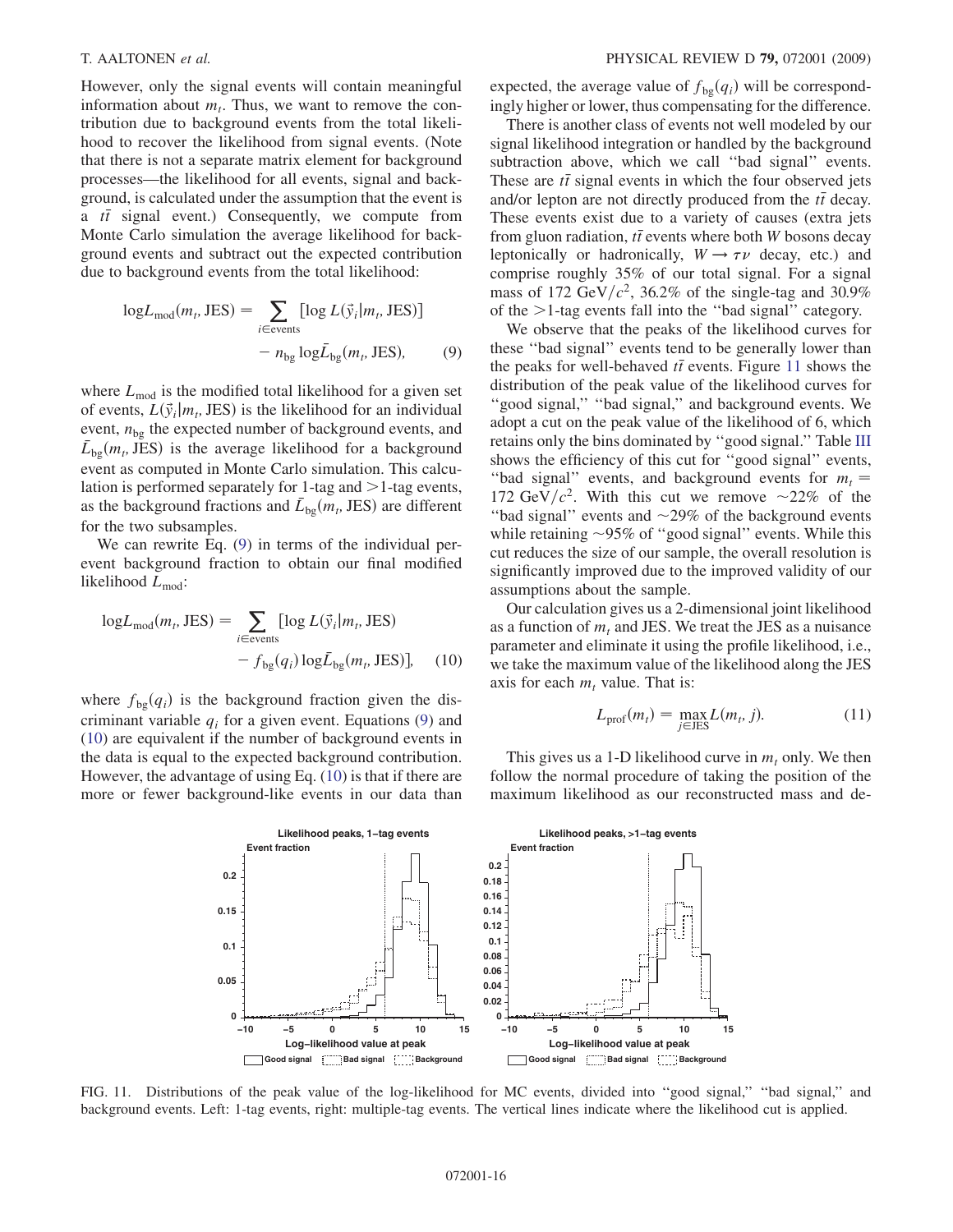<span id="page-19-0"></span>TABLE III. Efficiency of the likelihood cut at a value of 6 for  $m_t = 172 \text{ GeV}/c^2$ . The uncertainties shown are the binomial uncertainties on the cut, summed appropriately across the different background types for the background.

| Type of event | 1-tag              | $>1$ -tag          |
|---------------|--------------------|--------------------|
| Good signal   | $93.6\% \pm 0.4\%$ | $96.9\% \pm 0.4\%$ |
| Bad signal    | $76.8\% \pm 0.9\%$ | $77.5\% \pm 1.5\%$ |
| Background    | $70.4\% \pm 0.5\%$ | $68.9\% \pm 1.3\%$ |

scending  $1/2$  unit of log-likelihood from the peak to determine the estimated uncertainty. Because of imperfections in our model, these quantities need to be calibrated in order to obtain a final measured mass and uncertainty.

### VI. TEST OF THE METHOD AND CALIBRATION

We test our method using MC samples of fully simulated and reconstructed  $t\bar{t}$  events and the background samples described in Sec. III. We construct pseudoexperiments (PEs) from the MC samples with an average total number of events equal to the number observed in the data. As shown in Table [I](#page-10-0) we observe 371 events, of which 70.3  $\pm$  16:5 are expected to be background. After applying the likelihood cut efficiencies for signal and background simulated events, we expect a total of 303 events, which is the number of events that we use in our PEs. The number of each type of event (signal and each background type) is Poisson-fluctuated about its expected contribution to the total. We perform 2000 PEs for each signal top quark mass value and compute the resulting average reconstructed mass, bias, expected statistical uncertainty, and pull width. Figure 12 shows the reconstructed mass, bias, and pull width versus the input top quark mass, where the bias is defined as the difference between the true mass  $m_{\text{true}}$  and the reconstructed mass  $m_{\text{rec}}$  and the pull width is the width of the distribution of  $(m_{\text{rec}} - m_{\text{true}})/(\sigma_m)_{\text{rec}}$  in individual PEs, where  $(\sigma_m)_{\text{rec}}$  is the estimated uncertainty. The output mass is a linear function of the input mass with a slope very close to 1; the mass bias and the pull width are independent of the input top quark mass. The nonzero bias and nonunit pull width are due to the presence of events not modeled in our effective propagator model (''bad signal'' events and background) in our analysis; if we run PEs on ''good signal'' events only, we obtain a bias and average pull width consistent with 0 and 1, respectively.



FIG. 12 (color online). Pseudoexperiment results using fully simulated signal and background events after applying a likelihood cut, with a mean of 303 events for each PE. For these samples, JES is fixed at its nominal value of 1. Top left: reconstructed vs input top quark mass; top right: bias vs input top quark mass; bottom: pull width vs input top quark mass.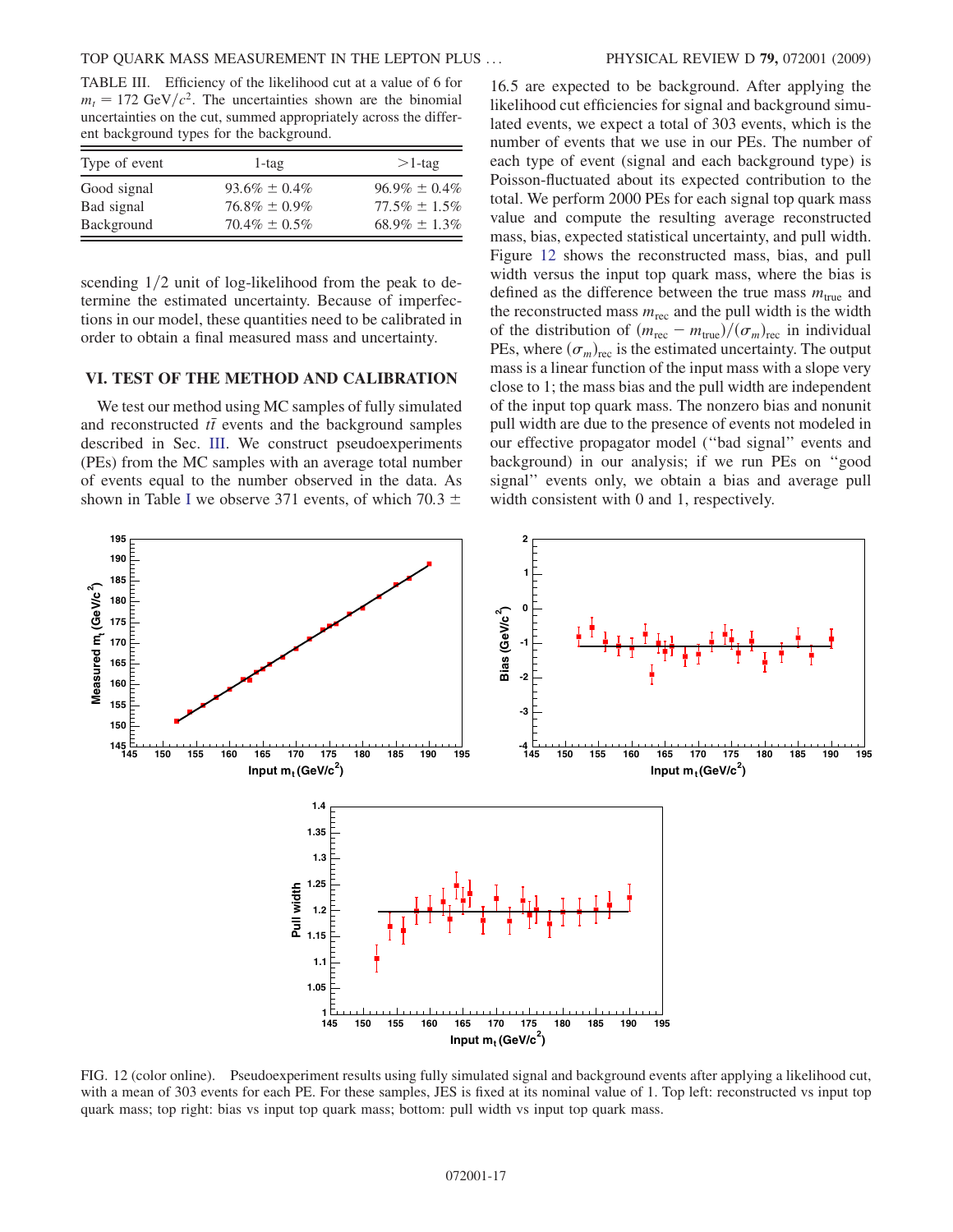We use the observed slope, bias, and pull width to calibrate our method. Specifically, the reconstructed mass is calibrated by correcting for the measured bias and slope, and the estimated uncertainty is calibrated by correcting for the measured pull width and slope. We perform our calibrations in terms of  $\Delta m_t \equiv m_t - 172 \text{ GeV}/c^2$ ; our overall calibration formulae to obtain a calibrated mass  $\Delta m_{\text{cal}}$  and mass uncertainty  $(\sigma_m)_{\text{cal}}$  in terms of the observed mass  $\Delta m_{\rm obs}$  and uncertainty  $(\sigma_m)_{\rm obs}$  are

$$
\Delta m_{\text{cal}} = (\Delta m_{\text{obs}} - c_2) / c_1,\tag{12}
$$

$$
(\sigma_m)_{\text{cal}} = (\sigma_m)_{\text{obs}} \times c_3 / c_1,\tag{13}
$$

where  $c_1$ ,  $c_2$ , and  $c_3$  are the slope in the upper-left plot, the constant in the upper-right plot, and the constant in the bottom plot of Fig. [12,](#page-19-0) respectively. Using the fits shown in these plots, we obtain  $c_1 = 0.995 \pm 0.006$ ,  $c_2 = -1.09 \pm 0.006$ 0.06 GeV/ $c^2$ , and  $c_3 = 1.20 \pm 0.01$ .

The 2-D likelihood method measures JES in situ in the  $t\bar{t}$ sample. To ensure that this method correctly handles events where the JES is not necessarily equal to its nominal value, we also check simulated samples where the JES has been shifted from its nominal value of unity. Specifically, we use four different JES shifts: JES =  $0.95, 0.97, 1.03,$  and 1.05, to obtain a calibration for our JES measurement in the same way that we calibrate our  $m_t$  measurement above. Figure 13 shows the reconstructed JES, JES bias, and JES pull width versus the input JES for  $m_t = 170 \text{ GeV}/c^2$ . The nonunity pull width for JES is due to the same origin as the nonunity pull width for the top mass. We use these results to obtain our calibration for the reconstructed JES. We perform our calibrations in terms of  $\Delta(\text{JES}) = \text{JES} - 1$ , yielding the final formulae for our calibrated  $\Delta$ (JES),  $\Delta$ (JES)<sub>cal</sub>, and JES uncertainty ( $\sigma_{\text{JES}}$ )<sub>cal</sub> in terms of the observed value,  $\Delta(\text{JES})_{\text{obs}}$ , and uncertainty  $(\sigma_{\text{JES}})_{\text{obs}}$ :

$$
\Delta(\text{JES})_{\text{cal}} = (\Delta(\text{JES})_{\text{obs}} - c_5)/c_4 \tag{14}
$$

$$
(\sigma_{\text{JES}})_{\text{cal}} = (\sigma_{\text{JES}})_{\text{obs}} \times c_6/c_4, \tag{15}
$$

where  $c_4$ ,  $c_5$ , and  $c_6$  are the slope in the upper-left plot, the constant in the upper-right plot, and the constant in the bottom plot of Fig. 13, respectively. Using these results, we obtain  $c_4 = 1.03 \pm 0.04$ ,  $c_5 = 0.0003 \pm 0.0013$ , and  $c_6 =$  $1.17 \pm 0.01$ .

Since the  $m_t$  and JES calibration parameters are derived for JES fixed at 1 and  $m_t$  fixed at 170 GeV/ $c^2$ , respectively, we also need to ensure that they do not vary for different values of  $m<sub>t</sub>$  and JES. Figure [14](#page-21-0) shows the results



FIG. 13 (color online). JES pseudoexperiment results using fully simulated signal and background events after applying a likelihood cut, with a mean of 303 events for each PE. The top quark mass here is fixed at  $m_t = 170 \text{ GeV}/c^2$ . Top left: reconstructed vs input JES; top right: JES bias vs input JES; bottom: JES pull width vs input JES.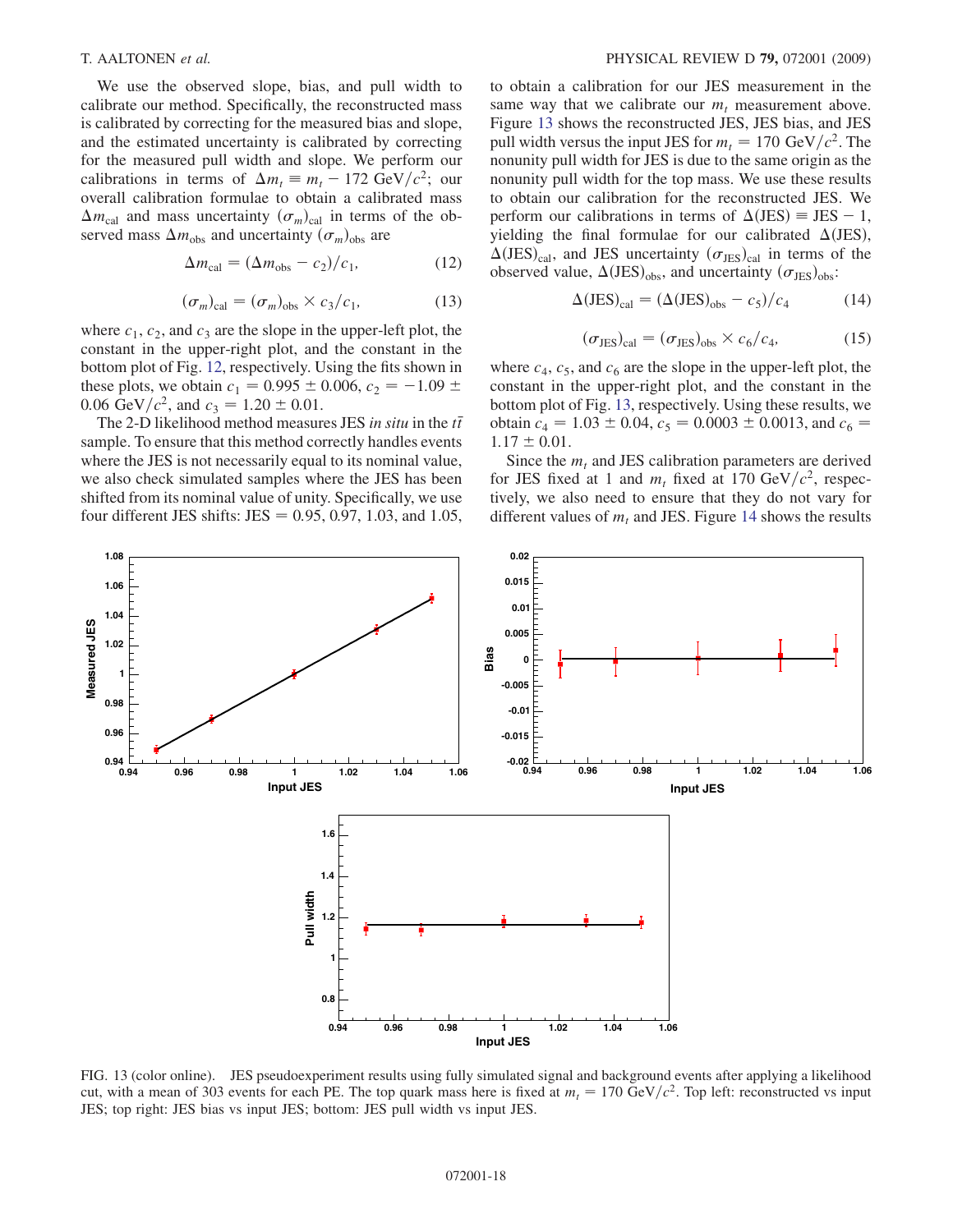<span id="page-21-0"></span>

FIG. 14. Results of studying samples with shifted JES values. Top left: Mass bias vs input top quark mass at the five different JES points; top right: JES bias vs input JES at the three different mass points; bottom: reconstructed top quark mass vs input JES for the three different top quark masses.

of these studies. We note that the JES and  $m_t$  slope and bias do not noticeably change for different  $m_t$  and JES inputs. The plot on the bottom also shows that the reconstructed top quark mass is very stable with respect to the input JES, showing that our procedure of independent calibration of the two variables is valid.

### VII. SYSTEMATIC UNCERTAINTIES

We discuss the systematic uncertainties on our measurement in this section. Most systematics are evaluated using a general procedure where we shift a given quantity by  $\pm 1\sigma$ in the signal MC sample and/or in the background samples, perform PEs to measure a top quark mass on the shifted sample, and use the resulting shift in the measured top quark mass as our systematic uncertainty. In this paper, we have rounded all of the final systematic uncertainties to a precision of 0.1 GeV/ $c^2$ ; although some systematics are known to a higher precision than this, some are not.

(i) Calibration: In calibrating our final result, we use the bias and slope constants  $c_1$ ,  $c_2$ , and  $c_3$  as described in Sec. IV. The uncertainty on these constants is a source of systematic uncertainty in our measurement. The uncertainty in  $c_1$  is the major source of our final quoted uncertainty of 0.1 GeV/ $c^2$ .

(ii) Residual JES: Although the 2-D measurement is designed to capture any changes in the JES, we assume a constant factor for the jet energy scale, whereas the jet energy systematic uncertainties depend on the jet  $p_T$  and  $\eta$ . Furthermore, the JES uncertainties are composed of the sum of several different potential sources, each of which may vary differently. To evaluate potential systematic uncertainties due to this assumption, we shift the jet energies by 1 standard deviation for each source of systematic uncertainty (corrections for relative response of different sections of the calorimeter, the absolute corrections in cone with  $\Delta R = 0.4$ , out-ofcone correction details, and other minor sources as described in Ref. [[29](#page-25-0)]). We perform these tests shifting only the signal, and also shifting the signal together with the  $W + b\bar{b}$  background, and take the greater of the resulting differences. The resulting shifts are added in quadrature to obtain our residual JES systematic uncertainty of 0.5 GeV/ $c^2$ .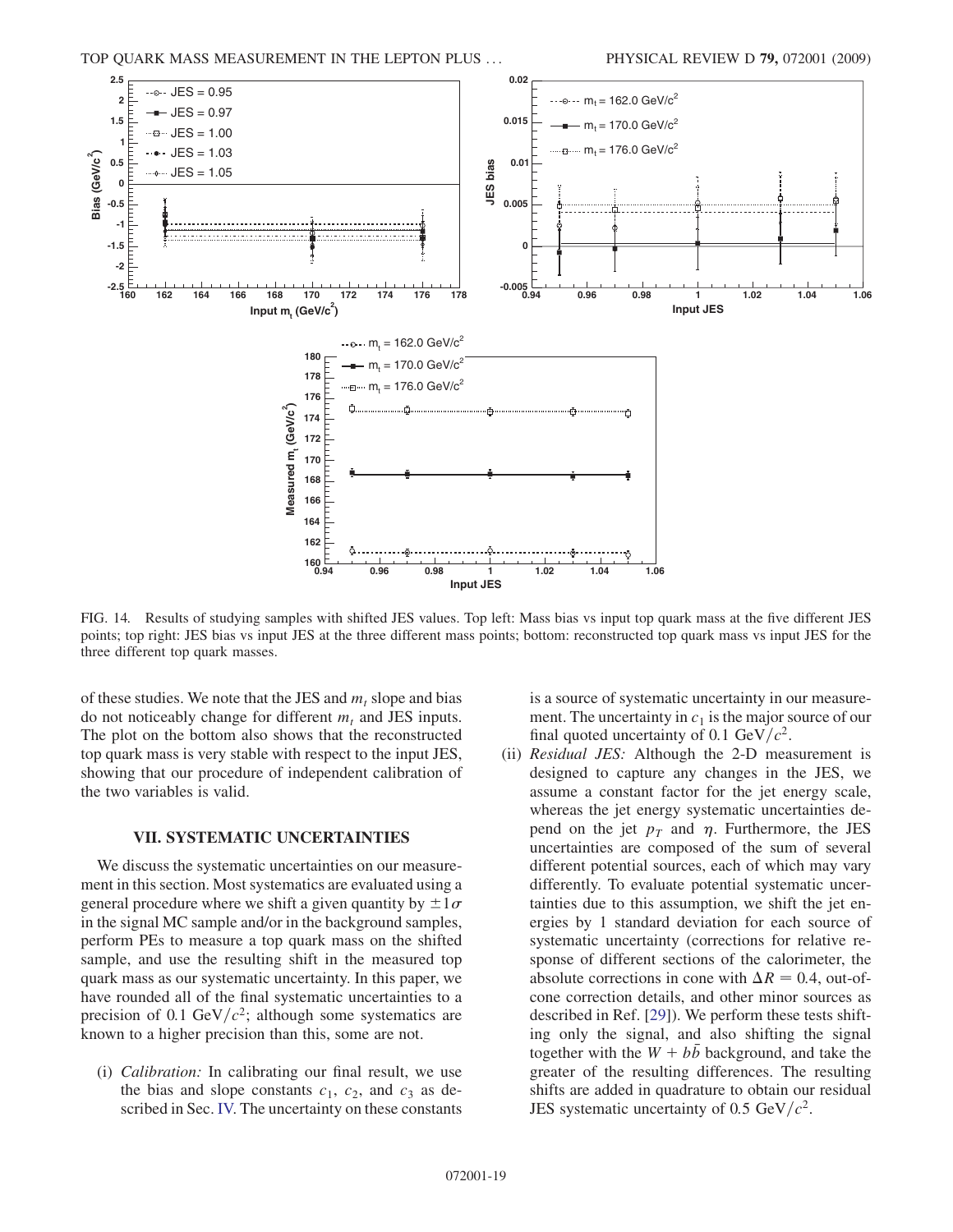- (iii) b-JES: We have assumed that the JES is the same for all jets. However, there is an additional uncertainty arising from relative differences between b- and light-quark jets. (Note that the jet systematic uncertainties are predominantly determined using light jets.) We identify three sources of uncertainty: one due to the uncertainty in the semileptonic decay ratio, which we estimate by varying this ratio by  $\pm 1\sigma$ ; one due to the uncertainty in the b-fragmentation modeling, which we evaluate by varying the parameters used in the Bowler fragmentation model [[30](#page-25-0)] in the PYTHIA Monte Carlo generator, using two different sets of parameters derived from SLD and LEP results [[31](#page-25-0)]; and one due to uncertainty in the calorimeter response for  $b$ -jets compared to light-quark jets. Because the calorimeter response is determined in light-jet samples, the different charged particle fraction and momentum spectrum in b-jets could result in a different response. We evaluate this uncertainty by checking the effect of the calorimeter corrections in simulated light jets and b-jets separately. Then we propagate this difference in the response by shifting the  $E<sub>T</sub>$  of jets identified as  $b$ -jets in the  $t\bar{t}$  Monte Carlo sample. The three corrections to the b-jet energy scale yield uncertainties of 0.1 GeV/ $c^2$ , 0.3 GeV/ $c^2$ , and 0.1 GeV/ $c^2$ , respectively, for an overall uncertainty of 0.3 GeV/ $c^2$ .
- (iv) Generator: We evaluate a systematic due to the MC generator used by comparing the results from HERWIG and PYTHIA  $t\bar{t}$  samples. We take the resulting difference of 0.6 GeV/ $c<sup>2</sup>$  as our systematic uncertainty. There is also a potential systematic uncertainty for color reconnection effects not included here [\[32\]](#page-25-0); current studies suggest that these may not significantly increase our total systematics.
- (v) ISR and FSR: Systematic errors due to initial-state radiation (ISR) and final-state radiation (FSR), where additional gluons are radiated, are evaluated using MC samples. A control sample of Drell-Yan events allows us to compare the dilepton invariant mass spectrum in data and MC and estimate the uncertainty on the parameters controlling the radiation [\[29\]](#page-25-0). Those parameters have been varied by the estimated uncertainty to study the effect on the top mass measurement. In this case the uncertainty on the measured top mass shift is larger than the shift itself, so we use the uncertainty of 0.3 GeV/ $c^2$  as our quoted uncertainty.
- (vi) PDFs: We evaluate the systematic uncertainty due to the parton distribution functions (PDFs) used in the matrix element integration by comparing different PDF sets (CTEQ5L [\[24\]](#page-25-0) and MRST72 [\[33](#page-25-0)]), varying  $\alpha_s$ , and varying the eigenvectors of the CTEQ6M PDFs. The final uncertainty is defined by the sum of

the eigenvector uncertainties in quadrature and the difference from the  $\alpha_s$  variation. The CTEQ-MRST difference in our case is negligible. The result is an overall uncertainty of 0.4 GeV/ $c^2$ .

- (vii) Background: There are several uncertainties associated with our background subtraction. First is the uncertainty due to uncertainty on the overall background fraction. The second source is the uncertainty in the background composition, which we assess by setting the background to, in turn,  $100\% W + b\bar{b}$ ,  $W + c\bar{c}/c$ ,  $W$  + light, or QCD background and taking the largest resulting shift as our uncertainty. Third, the uncertainty associated with our average background likelihood  $\bar{L}_{bg}(m_t, JES)$  as described in Sec. V; to evaluate this uncertainty, we divide the sample into two disjoint subsamples (one with only electrons, and one with only muons), build the average background likelihood curve from one subsample, and measure the top quark mass using the other subsample. Finally, we account for uncertainties due to the  $Q^2$  scale used by the background MC generator. The resulting systematic uncertainties are 0.3 GeV/ $c^2$ , 0.4 GeV/ $c^2$ , 0.3 GeV/ $c^2$ , and 0.2 GeV/ $c^2$ , respectively.
- (viii) Lepton  $p<sub>T</sub>$ : To account for the 1% uncertainty on the measured lepton  $p<sub>T</sub>$ , we apply our method to samples where the lepton  $p_T$  has been shifted by this amount, resulting in an uncertainty on the top quark mass of 0.1 GeV/ $c^2$ .
- (ix) Permutation weighting: We account for a potential systematic for the tagging probabilities used to weight our permutations (the  $w_i$  factors in Eq. [\(2](#page-12-0))), since these are derived from fits to the tagging probabilities measured in data. We estimate that the predominant source of uncertainty in this estimate is the ratio of charm tags to b-tags, which is nominally 22%. We vary this by its relative uncertainty of 15% and measure the resulting difference, which is negligible.
- (x) Pileup: We consider two sources of uncertainty due to multiple  $p\bar{p}$  interactions. First, we consider the fact that the number of interactions in our Monte Carlo samples is not equal to the number observed in the data. To estimate this effect, we divide our Monte Carlo samples into subsamples with differing numbers of interactions in the event, examine the slope of the resulting measured top quark mass as a function of the number of interactions, and multiply this by the difference in the number of interactions between Monte Carlo events and data events. Second, we consider the modeling of the additional interactions in an event. Our current model is derived from minimum bias events, so we consider the possibility that it does not correctly model  $t\bar{t}$  events. For this purpose, we compare the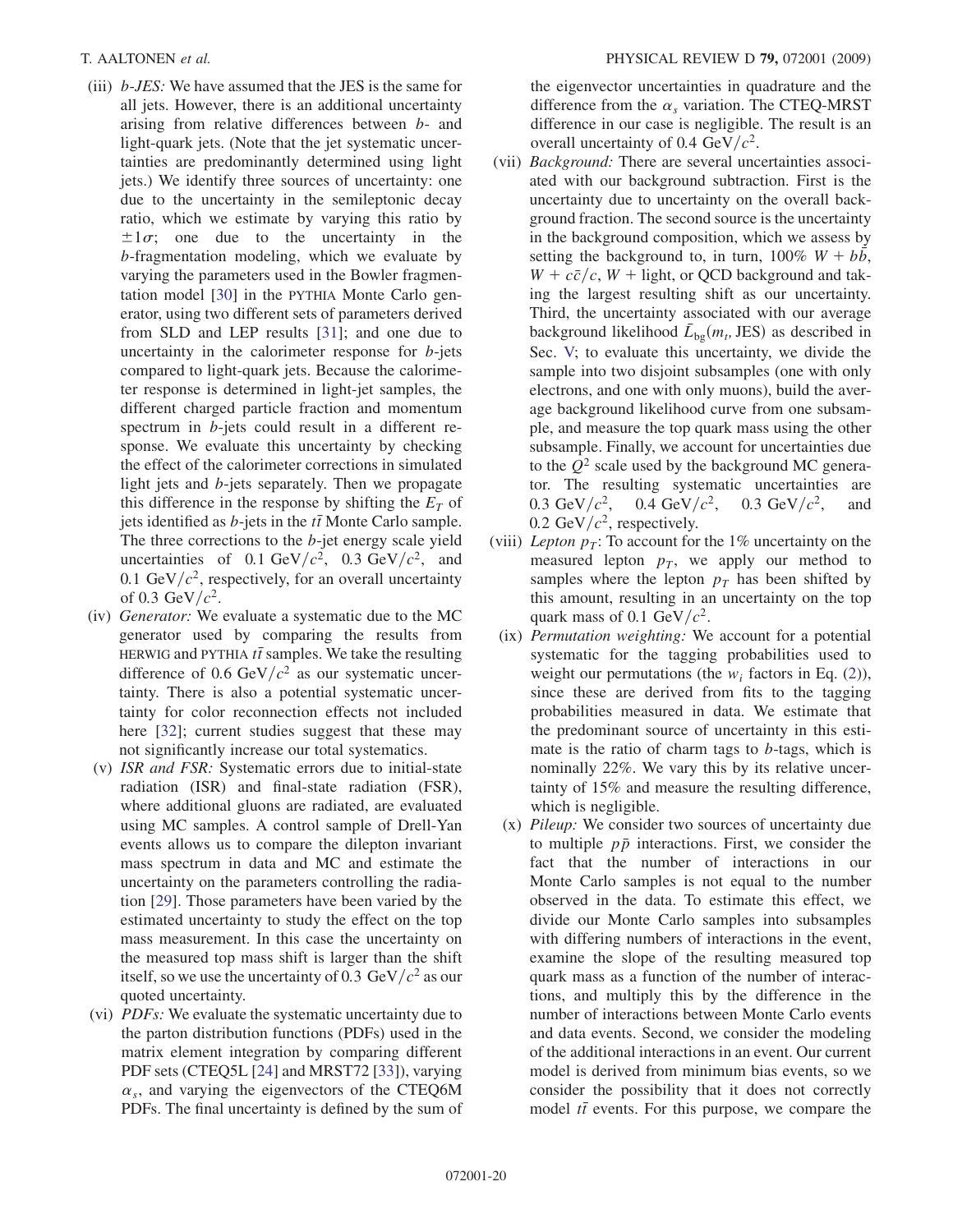| <b>TABLE IV.</b> |  |  |  | Total list of systematic uncertainties. |
|------------------|--|--|--|-----------------------------------------|
|------------------|--|--|--|-----------------------------------------|

| Systematic source         | Systematic uncertainty $(GeV/c2)$ |  |  |
|---------------------------|-----------------------------------|--|--|
| Calibration               | 0.1                               |  |  |
| Residual JES              | 0.5                               |  |  |
| $b$ -JES                  | 0.3                               |  |  |
| MC generator              | 0.6                               |  |  |
| ISR and FSR               | 0.3                               |  |  |
| <b>PDFs</b>               | 0.4                               |  |  |
| Background: fraction      | 0.3                               |  |  |
| Background: composition   | 0.4                               |  |  |
| Background: average shape | 0.3                               |  |  |
| Background: $Q^2$         | 0.2                               |  |  |
| Lepton $p_T$              | 0.1                               |  |  |
| Pileup                    | 0.2                               |  |  |
| Gluon fraction            | 0.3                               |  |  |
| Total                     | 1.2                               |  |  |

observed jet response as a function of the number of vertices in  $t\bar{t}$  Monte Carlo events and minimum bias data and use the resulting difference to obtain a systematic uncertainty. We take the larger of these two sources,  $0.2 \text{ GeV}/c^2$ , as our systematic uncertainty.

Gluon fraction: HERWIG and PYTHIA are both leading-order MC generators, so  $t\bar{t}$  events in these samples are approximately 95% produced from  $q\bar{q}$ annihilation and 5% produced from gg fusion. However, NLO expectations are closer to  $(15 \pm 1)$  $5\%gg$  production. To check for a potential systematic due to this effect, we run PEs where  $q\bar{q}$  and gg events are reweighted so that the  $q\bar{q}$  weights sum to 0.80 and the gg events to 0.20 (using the maximal gg percentage to be conservative) and use the resulting shift of 0.3 GeV/ $c^2$  as our uncertainty.

Table IV summarizes our final list of systematic uncertainties.

### VIII. RESULTS

In the data we find a total of 318 events which pass all of our selection requirements (including the likelihood peak value cut), of which 237 have exactly 1 tag and 81 have more than 1 tag. We combine the likelihoods for the 1-tag and >1-tag subsamples using the formula described in Eq. [\(10](#page-18-0)) and then combine the two subsamples. After obtaining this total likelihood, we use the profile likelihood method introduced in Sec. V to extract a top quark mass value. That mass value is then corrected using the calibration procedure to obtain a mass value of  $172.7 \pm 1.00$ 1.8 GeV/ $c^2$ . The left plot in Fig. 15 shows the resulting 2-D likelihood contours after calibration for  $1-\sigma$ ,  $2-\sigma$ , and  $3-\sigma$  uncertainties, assuming that they have Gaussian distributions.

To validate the likelihood cut used in our procedure, we compare distributions of the event peak likelihoods in data and MC events. The K-S confidence level for these two distributions is 93.8%, indicating a very good agreement between the data and MC simulations.

This result combines the statistical uncertainty and the uncertainty due to JES. To separate these two contributions, we fix the JES value to be 1.0 and evaluate the uncertainty in the resulting 1-D likelihood as a function of  $m_t$ . This yields an uncertainty of 1.2 GeV/ $c^2$ . We conclude that the remaining uncertainty of 1.3 GeV/ $c^2$  is due to the JES. The expected statistical  $+$  JES uncertainty from MC events at a top quark mass of 172 GeV/ $c^2$  peaks at 1.8 GeV/ $c^2$ , in good agreement with the measured uncertainty in the observed event sample of 1.8 GeV/ $c^2$ ; 50% of pseudoexperiments show a smaller uncertainty than that measured in the data. The distribution of the expected uncertainties is shown in Fig. [16.](#page-24-0) The additional systematic uncertainty on the measured top mass discussed in Sec. VII is 1.2 GeV/ $c^2$ , yielding a final result of:

$$
m_t = 172.7 \pm 1.2 \text{(stat)} \pm 1.3 \text{(JES)} \pm 1.2 \text{(syst)} \text{ GeV}/c^2.
$$



FIG. 15. Left: Measured 2-D likelihood on the data events. The plot shows the contours corresponding to a  $1-\sigma$ ,  $2-\sigma$ , and  $3-\sigma$ uncertainty (assuming Gaussian behavior) in our measurement. The calibration derived from MC events has been applied to both axes. The marker shows the point of maximum likelihood. Right: Likelihood peak position of the individual likelihood curves for data and MC events. The dashed line indicates the likelihood cut of 6 employed.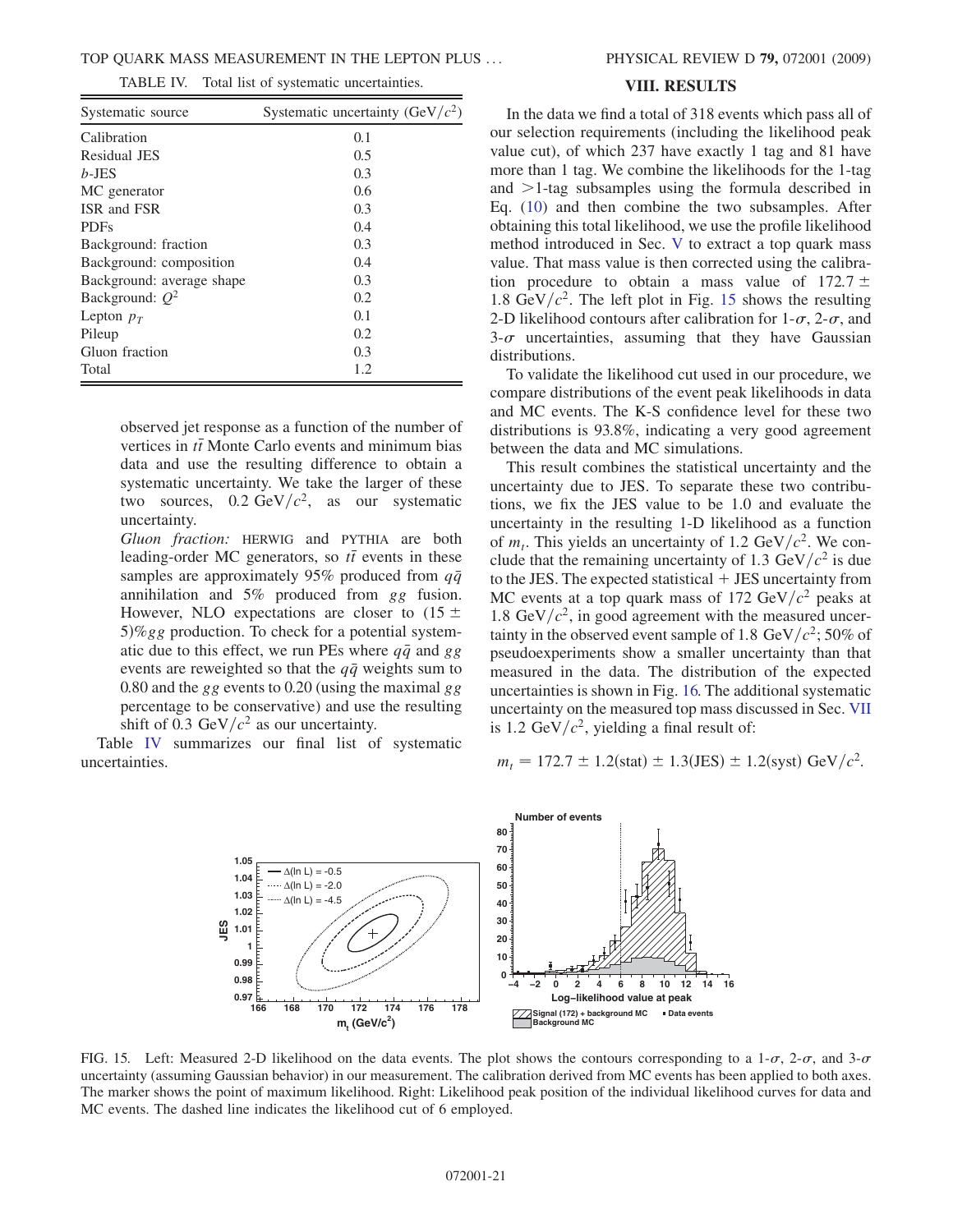<span id="page-24-0"></span>

FIG. 16. Expected statistical uncertainty (including uncertainty due to JES) on the top mass from the 2-D profile likelihood method, derived from MC events with  $m_t = 172 \text{ GeV}/c^2$ . The black arrow indicates the uncertainty in the data measurement. All uncertainties have been scaled by the average pull width of 1.198. They are also corrected by  $1/0.995$  to account for a measured response slope slightly different from 1.

From the 2-D likelihood, we can also obtain a JES measurement by using the profile likelihood technique to eliminate the  $m_t$  axis and applying the calibration described previously. This yields a measurement of  $JES =$  $1.008 \pm 0.013$ , indicating that the JES is well within its expected value. Note that the profile likelihood measurement technique does not impose any prior expectations on our JES value.

### IX. CONCLUSION

We have used 1.9 fb<sup>-1</sup> of data at the Tevatron to measure the mass of the top quark using the lepton  $+$  jets topology. Our analysis uses a modified matrix element integration technique. To date, analyses using this technique have made simplifying kinematic assumptions for the purposes of computational tractability. The method described in this paper includes the first attempt to compensate directly for these assumptions. Our measured top quark mass with 318 events passing all our selection criteria is:

$$
m_t = 172.7 \pm 1.8
$$
(stat + JES)  $\pm 1.2$ (syst) GeV/ $c^2$ 

or combining statistical and systematic uncertainties (assuming Gaussian behavior)

$$
m_t = 172.7 \pm 2.1 \text{(total)} \text{ GeV}/c^2.
$$

Our model at the moment does not take into account events where a jet from top quark decay is missing or is replaced by a jet from the parton shower. Proper treatment of these ''bad signal'' events should help improve the measurement.

### ACKNOWLEDGMENTS

We thank the Fermilab staff and the technical staffs of the participating institutions for their vital contributions. This work was supported by the U.S. Department of Energy and National Science Foundation; the Italian Istituto Nazionale di Fisica Nucleare; the Ministry of Education, Culture, Sports, Science and Technology of Japan; the Natural Sciences and Engineering Research Council of Canada; the National Science Council of the Republic of China; the Swiss National Science Foundation; the A. P. Sloan Foundation; the Bundesministerium für Bildung und Forschung, Germany; the Korean Science and Engineering Foundation and the Korean Research Foundation; the Science and Technology Facilities Council and the Royal Society, UK; the Institut National de Physique Nucleaire et Physique des Particules/CNRS; the Russian Foundation for Basic Research; the Ministerio de Ciencia e Innovación, and Programa Consolider-Ingenio 2010, Spain; the Slovak R&D Agency; and the Academy of Finland.

- [1] Tevatron Electroweak Working Group, FERMILAB Report No. FERMILAB-TM-2403-E.
- [2] LEP Collaborations and LEP Electroweak Working Group, CERN Report No. CERN-PH-EP/2007-039.
- [3] W. M. Yao et al. (Particle Data Group), J. Phys. G 33, 1 (2006).
- [4] T. Aaltonen et al. (CDF Collaboration), FERMILAB Report No. Fermilab-Pub-08-415-E; V. Abazov et al. (D0 Collaboration), Phys. Rev. Lett. 101, 182001 (2008).
- [5] K. Kondo, J. Phys. Soc. Jpn. 57, 4126 (1988); V. Abazov et al. (D0 Collaboration), Nature (London) 429, 638 (2004).
- [6] R. Kleiss and W. J. Stirling, Z. Phys. C 40, 419 (1988).
- [7] D. Acosta et al. (CDF Collaboration), Phys. Rev. D 72, 052003 (2005).
- [8] C. S. Hill (CDF Collaboration), Nucl. Instrum. Methods Phys. Res., Sect. A 530, 1 (2004).
- [9] A. Sill (CDF Collaboration), Nucl. Instrum. Methods Phys. Res., Sect. A 447, 1 (2000).
- [10] A. Affolder et al. (CDF Collaboration), Nucl. Instrum. Methods Phys. Res., Sect. A 453, 84 (2000).
- [11] A. Affolder et al. (CDF Collaboration), Nucl. Instrum. Methods Phys. Res., Sect. A 526, 249 (2004).
- [12] F. Abe et al. (CDF Collaboration), Phys. Rev. Lett. 68,